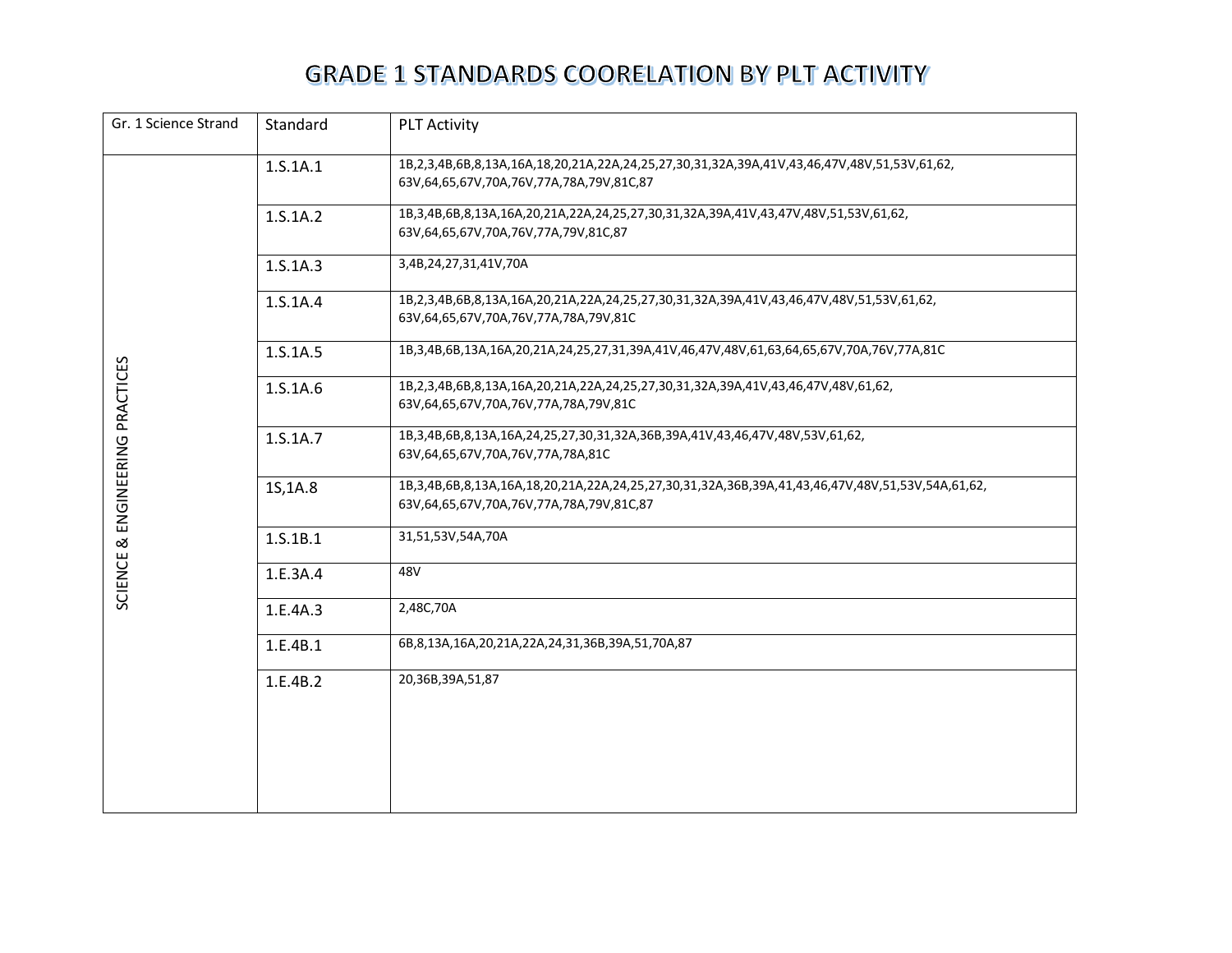| n<br>≃<br>三王<br>ΛEΝ.<br>ಹ<br>⇁<br><b>LANTS</b><br>O<br>ENVIR<br>$\sim$ | 1.L.5A.1 | 6B,8,16A,21A,22A,31,41V,43,61,62,63V,64,65,67V,76V,77A,78A,79V       |
|------------------------------------------------------------------------|----------|----------------------------------------------------------------------|
|                                                                        | 1.L.5A.2 | 31,41V,43,47B,63V,65,67V,78A,79V                                     |
|                                                                        | 1.L.5B.1 | 6B,8,13A,27,31,32A,48V,63V                                           |
|                                                                        | 1.L.5B.2 | 6B,8,13A,20,22A,27,30,41V,43,47V,61,62,63V,64,65,67V,77A,78A,79V,81C |
|                                                                        | 1.L.5B.3 | 21A,22A,31,64,65,67V,77A,78A,81C                                     |

| <b>Gr1 Social Studies</b> | <b>Standard</b> | <b>PLT Activity</b>                                              |
|---------------------------|-----------------|------------------------------------------------------------------|
| <b>Strand</b>             |                 |                                                                  |
|                           | $1 - 1.1$       | 4B,20,21A,30,31,54A,55V                                          |
|                           | $1 - 1.2$       | 67V,74                                                           |
|                           | $1 - 1.3$       | 13A,16A,18,20,21A,22A,30,31,32A,39A,51,54A,67V,70A,74,76V,81C,87 |
| Families                  | $1 - 1.4$       | 13A,16A,20,30,31,32A,39A,51,55V,70A,81C,87,95                    |
|                           | $1 - 2.2$       | 74                                                               |
|                           | $1 - 4.1$       | 39A,53V,74                                                       |
|                           | $1 - 4.2$       | 16A,55V                                                          |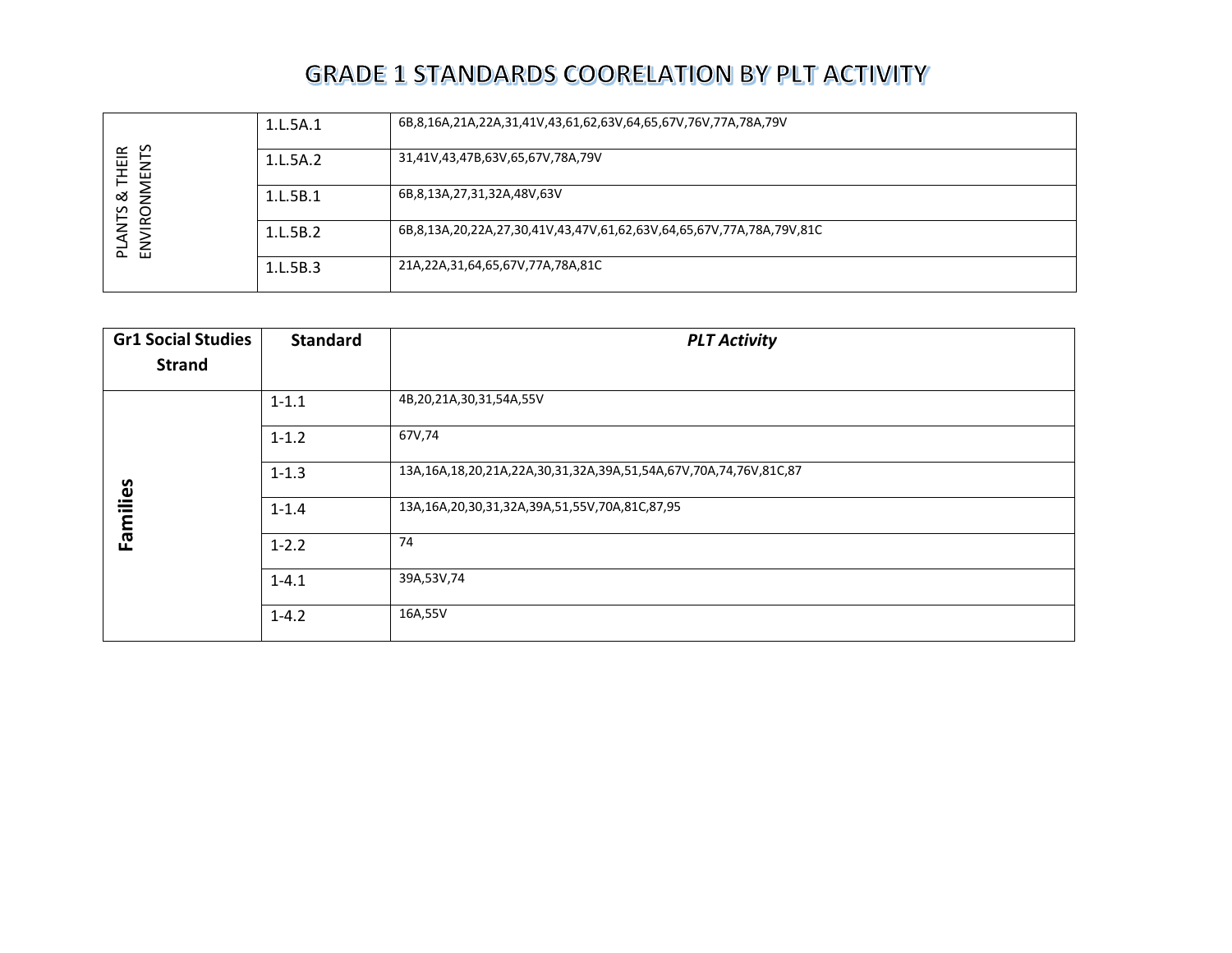| Gr.1 Math<br><b>Strand</b>                       | <b>Standard</b> | <b>PLT Activity</b>                          |
|--------------------------------------------------|-----------------|----------------------------------------------|
| <b>Number Sense</b><br><b>Base Ten</b>           | 1.NSBT.1        | 25                                           |
| 1.G.1<br>Geometry                                |                 | 1B                                           |
|                                                  | 1.G.4           | 1B                                           |
| <b>Measurement</b>                               | 1.MDA.1         | 65,70A                                       |
| & Data Analysis<br>21A,41V<br>1.MDA.2<br>1.MDA.4 |                 |                                              |
|                                                  |                 | 1B,4B,6B,16A,20,25,27,32A,47V,48V,53V,65,70A |
|                                                  | 1.MDA.5         | 4B,6B,16A,20,25,27,32A,47V,48V,53V,65,70A    |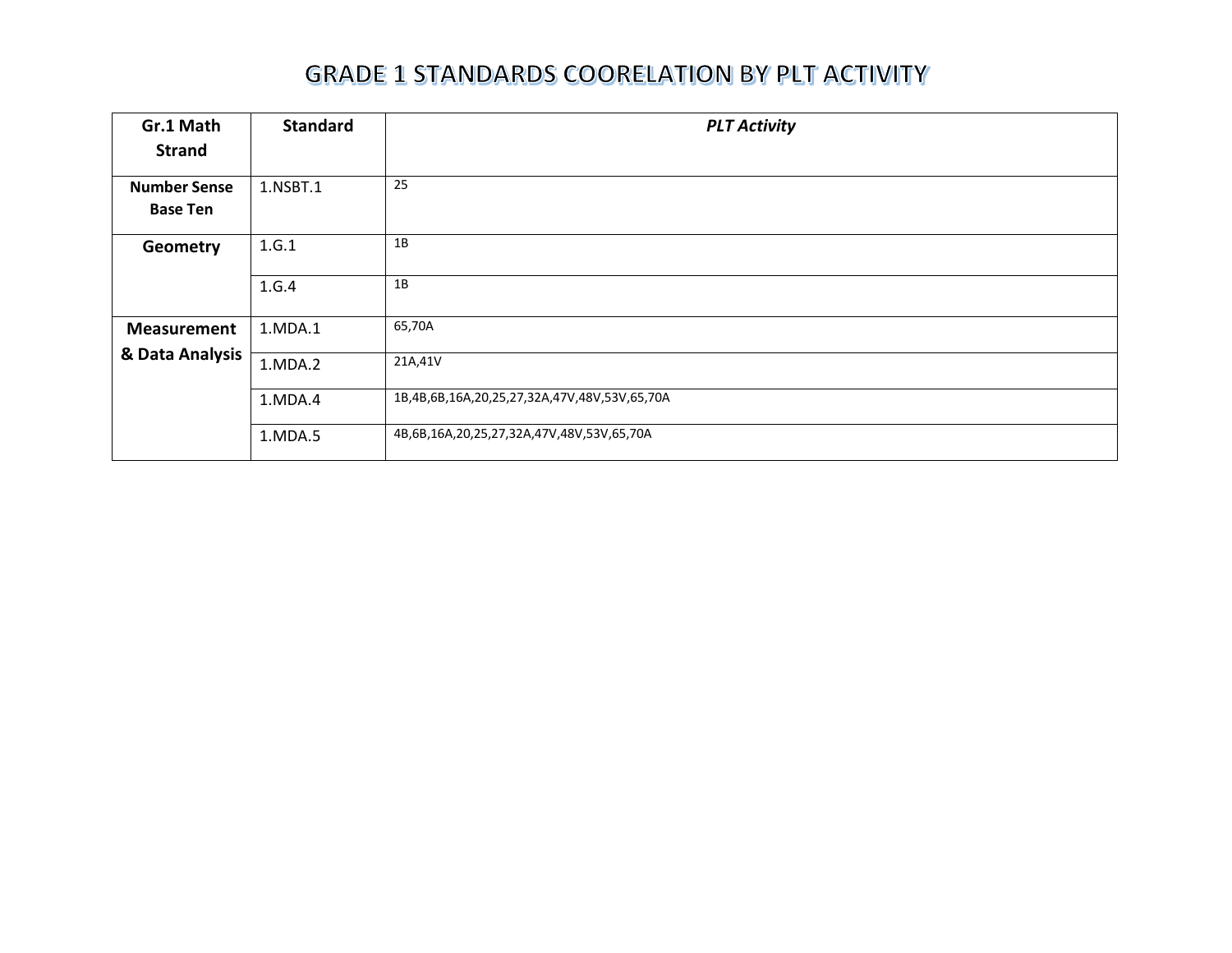| Gr. 1 ELA Strand                           | <b>Standard</b>              |      | <b>PLT Activity</b>                                                              |  |
|--------------------------------------------|------------------------------|------|----------------------------------------------------------------------------------|--|
|                                            | 1.1.1.1                      |      | 8,13A,16A,20,21A,24,41V,46,51,61,62,76V,77A,78A,79V,87,95                        |  |
|                                            | 1.1.2.1                      |      | 8,13A,18,20,78A,87,95                                                            |  |
| <b>Gr.1 ELA Strand</b>                     | <b>Standard</b><br>  1.l.3.1 |      | 1B,2,4B,8,13A,16A,20,21A,24,46,61,62,76V,77A, RL, AGHygity                       |  |
|                                            | $1$ RL.5.1<br>1.1.3.2        | 8,18 | 1B,4B,8,13A,16A,20,21A,24,46,61,62,76V,77A,78A,79V,87,95                         |  |
| Reading- <b>Litiquirity Dased</b> Literacy | 1.RL.5.2                     | 8,18 |                                                                                  |  |
|                                            | 1.611                        | 18   | 18,2,48,8,16A,18,20,24,41V,46,61,62,76V,77A,78A,79V,87,95                        |  |
|                                            | $1$ $R_{11}$ $4$ $2$         | 8,18 | 4B,8,13A,20,24,41V,46,61,77A,78A,95                                              |  |
|                                            | 1.RL.7.2                     | 18   |                                                                                  |  |
|                                            | 1, 1, 4, 3                   |      | 1B.4B.8.13A.20.24.41V.46.61.77A.78A.95                                           |  |
|                                            | $1$ RL.8.1                   | 8,18 |                                                                                  |  |
|                                            | 1.01.15.1                    | 8,18 | 1B, 2, 4B, 8, 13A, 16A, 18, 20, 21A, 24, 41V, 46, 61, 62, 76V, 77A, 78A, 79V, 95 |  |
|                                            | 1RL 11.2                     | 8.18 |                                                                                  |  |
|                                            | 1.1.5.2                      |      | 1B, 2, 4B, 8, 13A, 16A, 18, 20, 21A, 24, 41V, 46, 61, 76V, 77A, 78A, 79V, 95     |  |
|                                            | $1$ RL.12.1                  | 18   |                                                                                  |  |
|                                            | 1.61.15.3                    | 8,18 | 41V,46,61,76V                                                                    |  |
|                                            | $1.$ RL $.13.3$              | 8    |                                                                                  |  |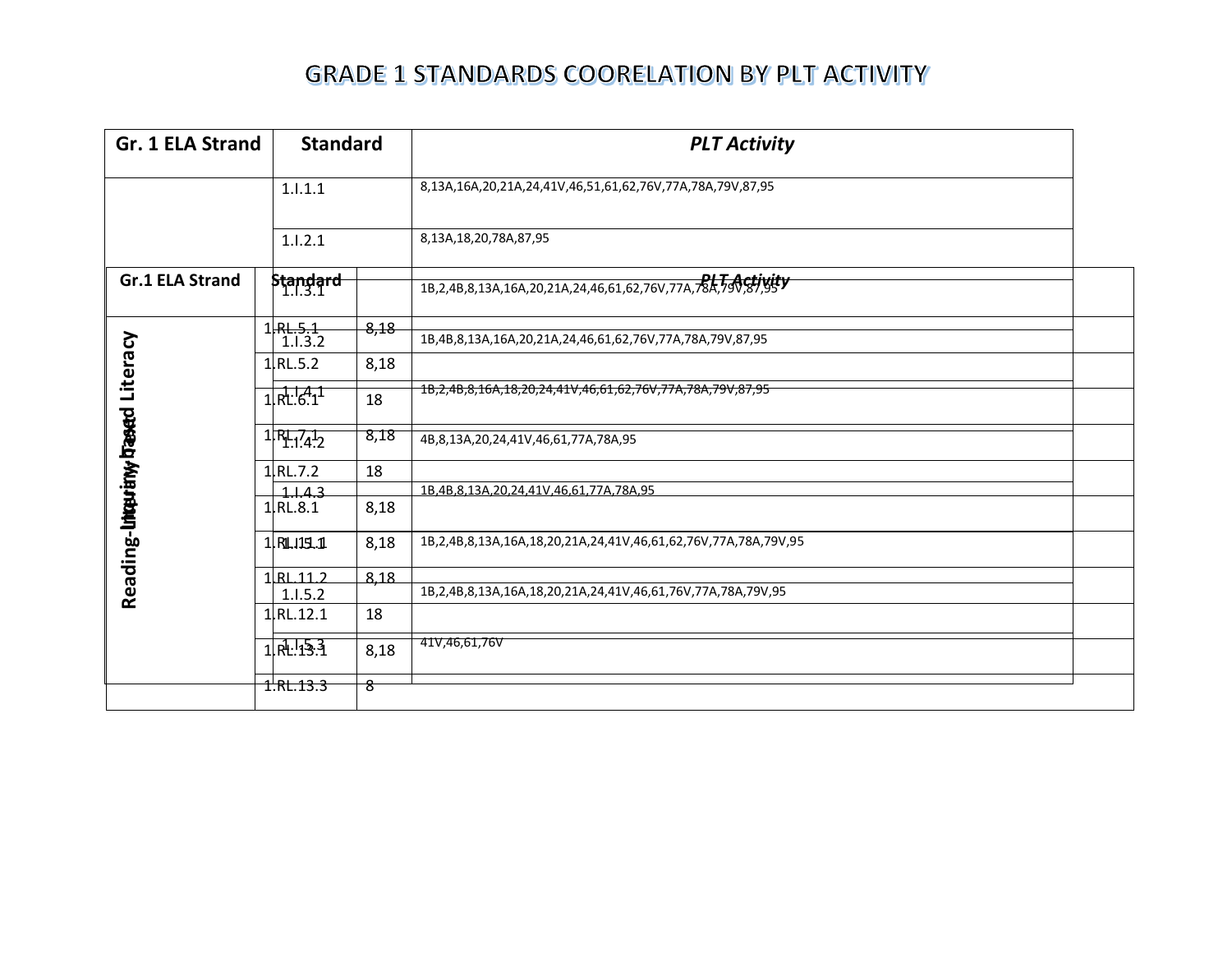| <b>Gr.1 ELA Strand</b>     | <b>Standard</b> | <b>PLT Activity</b> |
|----------------------------|-----------------|---------------------|
|                            |                 |                     |
|                            | 1.RI.4.2        | 13A,20              |
|                            | 1.RI.4.3        | 13A                 |
|                            | 1.RI.5.1        | 13A, 20, 87         |
|                            | 1.RI.6.1        | 13A, 20, 87         |
|                            | 1.RI.7.1        | 20                  |
|                            | 1.RI.8.1        | 77A                 |
| Reading-Informational Text | 1.RI.11.1       | 13A,77A             |
|                            | 1.RI.12.1       | 13A, 20, 87         |
|                            | 1.RI.12.2       | 20                  |
|                            | 1.RI.12.3       | 20                  |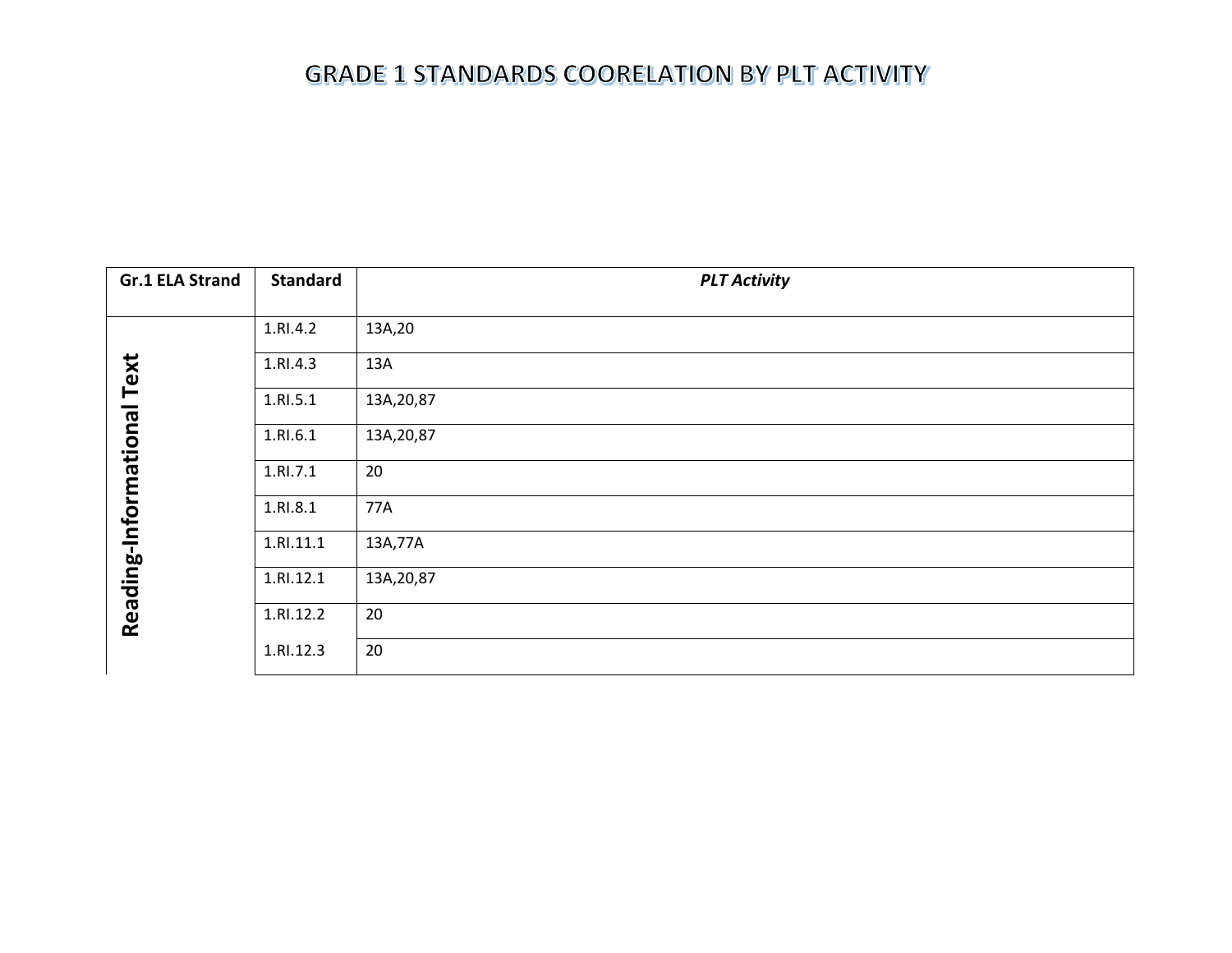| Gr. 1 ELA Strand | <b>Standard</b> | <b>PLT Activity</b>                 |
|------------------|-----------------|-------------------------------------|
|                  | 1.W.1.2         | 46,78A                              |
|                  | 1.W.2.1         | 20,78A,95                           |
|                  | 1.W.2.2         | 20,95                               |
|                  | 1.W.3.1         | 76V,95                              |
| Writing          | 1.W.3.2         | 76V,95                              |
|                  | 1.W.4.5         | 2,21A                               |
|                  | 1. W. 6.1       | 13A, 16A, 20, 21A, 46, 76V, 78A, 95 |
|                  | 1. W. 6.2       | 21A                                 |
|                  | 1.W.6.3         | 21A                                 |
|                  | 1.W.6.4         | 21A                                 |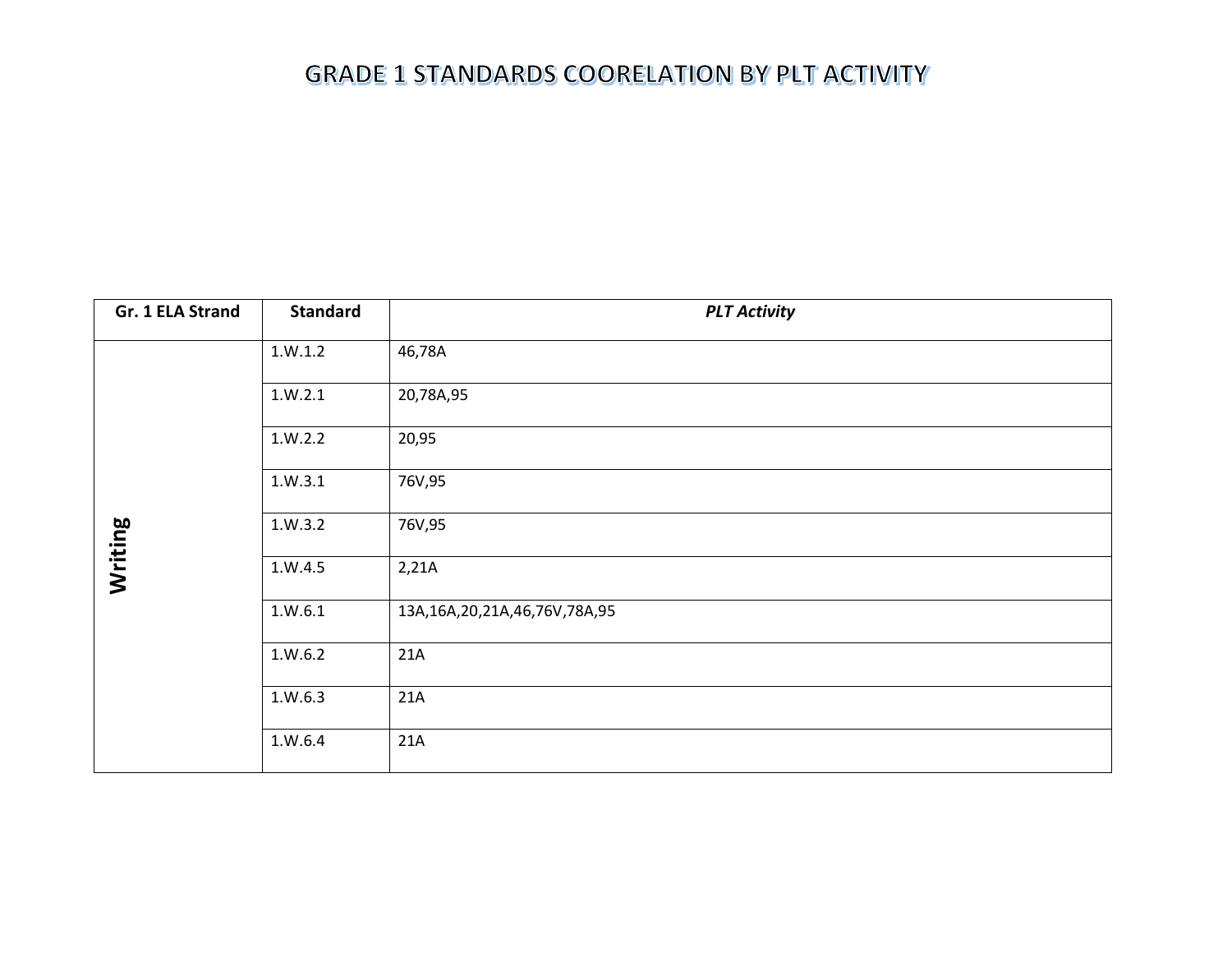| Gr. 1 ELA     | <b>Standard</b> | <b>PLT Activity</b>                                           |
|---------------|-----------------|---------------------------------------------------------------|
| <b>Strand</b> |                 |                                                               |
|               | 1.C.1.1         | 1B,2,4B,8,13A,16A,18,20,24,46,54A,55V,61,62,76V,77A,78A,87,95 |
|               | 1.C.1.2         | 1B,2,4B,8,13A,16A,18,20,24,46,54A,55V,61,62,76V,77A,78A,87,95 |
|               | 1.C.1.4         | 1B,13A,16A,18,20,24,46,54A,55V,61,62,76V,77A,78A,87,95        |
| Communication | 1.C.1.5         | 1B,8,13A,16A,18,20,24,46,54A,55V,61,76V,77A,87,95             |
|               | 1.C.2.1         | 8,13A,77A                                                     |
|               | 1.C.2.2         | 8,13A,16A,76V,77A,78A                                         |
|               | 1.C.3.1         | 13A, 18, 20, 77A                                              |
|               | 1.C.3.2         | 1B, 2, 4B, 13A, 16A, 76V, 77A                                 |
|               | 1.C.5.1         | 54A                                                           |
|               | 1.C.5.2         | 54A                                                           |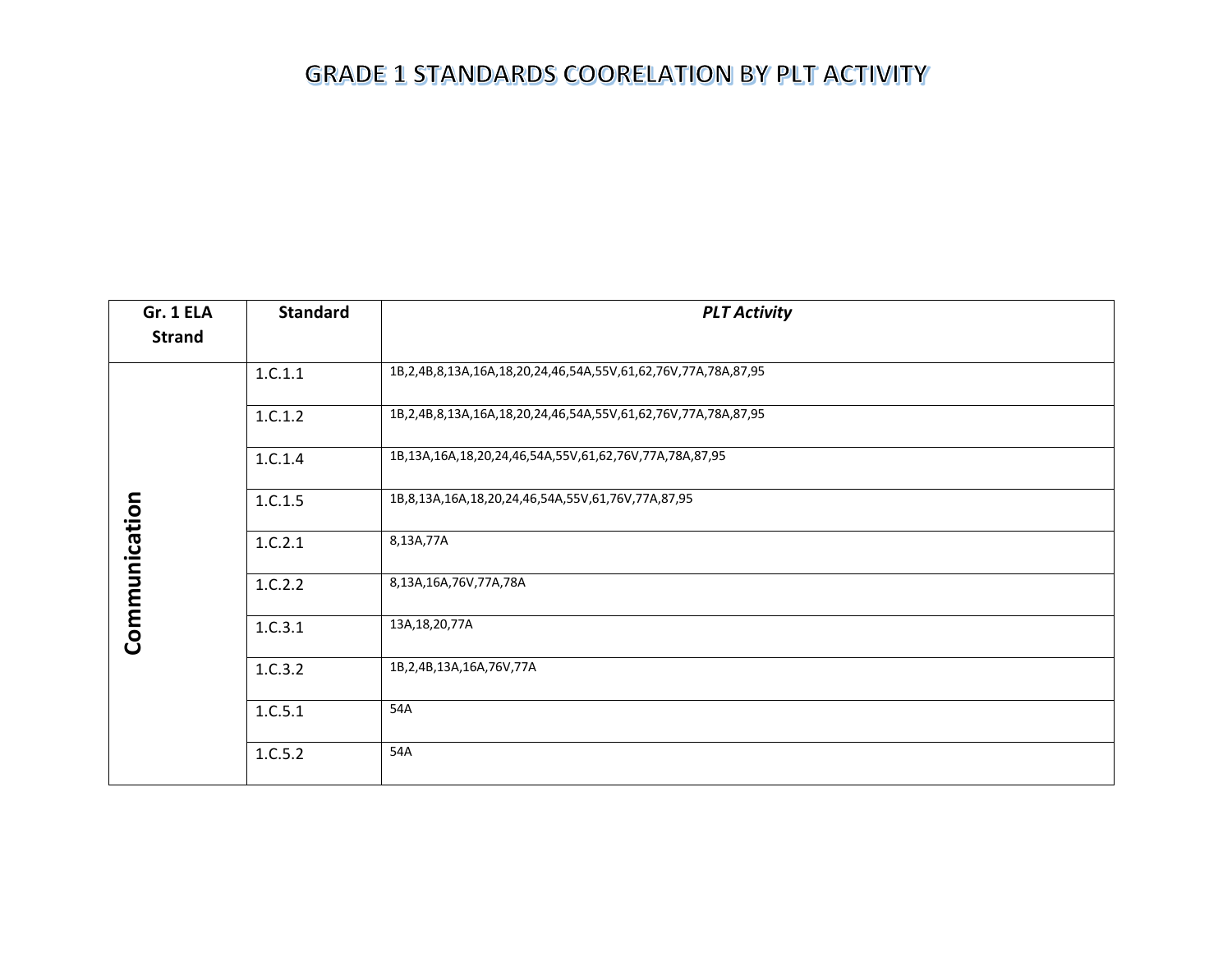| <b>PLT Activity</b>           | <b>Science</b>                                           | Math                                | <b>Social Studies</b> | <b>Language Arts</b>                                                     |
|-------------------------------|----------------------------------------------------------|-------------------------------------|-----------------------|--------------------------------------------------------------------------|
|                               |                                                          |                                     |                       |                                                                          |
| 1B                            | $\bullet$ 1.S.1A.1 $\bullet$ 1.S.1A.2 $\bullet$ 1.S.1A.4 | $\square$ 1.6.1 $\bullet$ 1.6.4     |                       | $\bullet$ 1.1.3.1 $\bullet$ 1.1.3.2 $\bullet$ 1.1.4.1 $\bullet$ 1.1.4.3  |
|                               | $\bullet$ 1.S.1A.5 $\bullet$ 1.S.1A.6 $\Box$ 1.S.1A.7    | $\bigcirc$ 1.MDA.5                  |                       | $\bullet$ 1.1.5.1 $\bullet$ 1.1.5.2 1. $\bullet$ C.1.1 $\bullet$ 1.C.1.2 |
| The Shape of<br><b>Things</b> | $\bullet$ 1.S.1A.8                                       |                                     |                       | $\bullet$ 1.C.1.4 $\bullet$ 1.C.1.5 $\bullet$ 1.C.3.2                    |
|                               |                                                          |                                     |                       |                                                                          |
|                               |                                                          |                                     |                       |                                                                          |
| $\overline{2}$                | $\bullet$ 1.S.1A.1 $\bullet$ 1.S.1A.4 $\bullet$ 1.S.1A.6 |                                     |                       | $\bullet$ 1.1.3.1 $\bullet$ 1.1.4.1 $\bullet$ 1.1.5.1 $\bullet$ 1.1.5.2  |
| <b>Get in Touch with</b>      | $\bigcirc$ 1.E.4A.1                                      |                                     |                       | $\bullet$ 1.W.4.5 $\bullet$ 1.C.1.1 $\bullet$ 1.C.1.2 $\bullet$ 1.C.3.2  |
| <b>Trees</b>                  |                                                          |                                     |                       |                                                                          |
|                               |                                                          |                                     |                       |                                                                          |
| $\mathbf{3}$                  | $\bullet$ 1.S.1A.1 $\bullet$ 1.S.1A.2 $\Box$ 1.S.1A.3    |                                     |                       |                                                                          |
| <b>The Peppermint</b>         | $\bullet$ 1.S.1A.4 $\Box$ 1.S.1A.5 $\bullet$ 1.S.1A.6    |                                     |                       |                                                                          |
| <b>Beetle</b>                 | $\square$ 1.S.1A.7 $\bullet$ 1.S.1A.8                    |                                     |                       |                                                                          |
|                               |                                                          |                                     |                       |                                                                          |
|                               |                                                          |                                     |                       |                                                                          |
|                               |                                                          |                                     |                       |                                                                          |
|                               |                                                          |                                     |                       |                                                                          |
| 4B                            | $\bullet$ 1.S.1A.1 $\square$ 1.S.1A.2 $\square$ 1.S.1A.3 | $\bullet$ 1.MDA.4 $\bullet$ 1.MDA.5 | $\Box$ 1-1.1          | $\bullet$ 1.1.3.1 $\bullet$ 1.1.3.2 $\bullet$ 1.1.4.1 $\Box$ 1.1.4.2     |
| <b>Sounds Around</b>          | $\bullet$ 1.S.1A.4 $\bullet$ 1.S.1A.5 $\bullet$ 1.S.1A.6 |                                     |                       | $\square$ 1.1.4.3 $\square$ 1.1.5.1 $\bullet$ 1.1.5.2 $\bullet$ 1.C.1.1  |
|                               | $\square$ 1.S.1A.7 $\bullet$ 1.S.1A.8                    |                                     |                       | $\bullet$ 1.C.1.2 $\bullet$ 1.C.3.2                                      |
|                               |                                                          |                                     |                       |                                                                          |
|                               |                                                          |                                     |                       |                                                                          |
|                               |                                                          |                                     |                       |                                                                          |
|                               |                                                          |                                     |                       |                                                                          |

**Curriculum Stand is FULLY addressed**

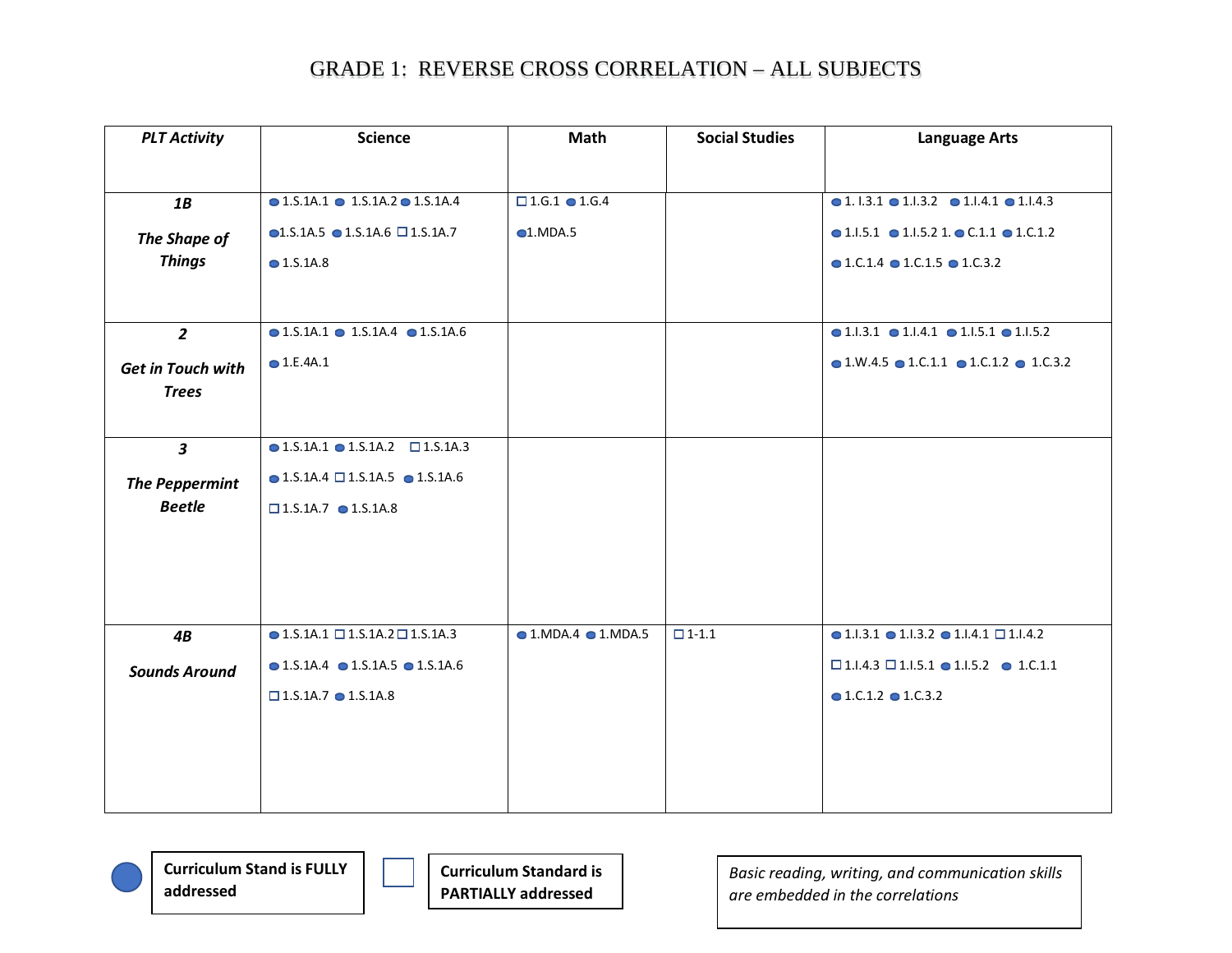| <b>PLT Activity</b>      | Science                                                  | Math                                  | <b>Social Studies</b> | Language Arts                                                            |
|--------------------------|----------------------------------------------------------|---------------------------------------|-----------------------|--------------------------------------------------------------------------|
| 6B                       | $\bullet$ 1.S.1A.1 $\bullet$ 1.S.1A.2 $\bullet$ 1.S.1A.4 | $\square$ 1. MDA.4 $\square$ 1. MDA.5 |                       |                                                                          |
| <b>Picture This</b>      | $\square$ 1.5.1A.5 $\bullet$ 1.S.1A.6 $\square$ 1.S.1A.7 |                                       |                       |                                                                          |
|                          | $\bullet$ 1.S.1A.8 $\Box$ 1.L.5B.1 $\Box$ 1.L.5B.2       |                                       |                       |                                                                          |
|                          |                                                          |                                       |                       |                                                                          |
| 8                        | $\bullet$ 1.S.1A.1 $\bullet$ 1.S.1A.2 $\bullet$ 1.S.1A.4 |                                       |                       | $\square$ 1.1.1.1 $\bullet$ 1.1.2.1 $\square$ 1.1.3.1 $\square$ 1.1.3.2  |
| The Forest of S.T.       | $\bullet$ 1.S.1A.6 $\Box$ 1.S.1A.7 $\bullet$ 1.S.1A.8    |                                       |                       | $\bullet$ 1.1.4.1 $\Box$ 1.1.4.2 $\bullet$ 1.1.4.3 $\Box$ 1.1.5.1        |
| <b>Shrew</b>             | $\bullet$ 1.E.4B.1 $\Box$ 1.L.5A.1 $\Box$ 1.L.5B.1       |                                       |                       | $\bullet$ 1.1.5.2 $\bullet$ 1.RL.5.1 $\Box$ 1.RL.5.2                     |
|                          | $\Box$ 1.L.5B.2                                          |                                       |                       | $\bullet$ 1.RL.7.1 $\bullet$ 1.RL.8.1 $\Box$ 1.RL.11.1                   |
|                          |                                                          |                                       |                       | $\square$ 1.RL.11.2 $\bullet$ 1.RL.13.1 $\bullet$ 1.RL.13.3              |
|                          |                                                          |                                       |                       | $\bullet$ 1.C.1.1 $\bullet$ 1.C.1.2 $\bullet$ 1.C.1.5 1. $\Box$ C.2.1    |
|                          |                                                          |                                       |                       | • 1.C.2.2                                                                |
| 13A                      | $\bullet$ 1.S.1A.1 $\square$ 1.S.1A.2 $\bullet$ 1.S.1A.4 |                                       | $01-1.3$ $01-1.4$     | $\bullet$ 1.1.1.1 $\bullet$ 1.1.2.1 $\bullet$ 1.1.3.1 1 $\bullet$ .1.3.2 |
| <b>We All Need Trees</b> | $\square$ 1.S.1A.5 $\bullet$ 1.S.1A.6 $\bullet$ 1.S.1A.7 |                                       |                       | $\bullet$ 1.1.4.1 $\bullet$ 1.1.4.2 $\bullet$ 1.1.4.3 $\bullet$ 1.1.5.1  |
|                          | $\bullet$ 1.S.1A.8 $\bullet$ 1.E.4A.1 $\bullet$ 1.E.4B.1 |                                       |                       | $\bullet$ 1.1.5.2. $\bullet$ 1.1.5.3 $\Box$ 1.RI.4.2                     |
|                          | $\bullet$ 1.E.4B.2                                       |                                       |                       | $\square$ 1.RI.4.3 $\bullet$ 1.RI.5.1 $\bullet$ 1.RI.6.1                 |
|                          |                                                          |                                       |                       | $\bullet$ 1.RI.11.1 $\bullet$ 1.RI.12.1 $\bullet$ 1.W.6.1                |
|                          |                                                          |                                       |                       | $\bullet$ 1.C.1.1 $\bullet$ 1.C.1.2 $\bullet$ 1.C.1.4 $\bullet$ 1.C.1.5  |
|                          |                                                          |                                       |                       | $\bullet$ 1.C.2.1 $\bullet$ 1.C.2.2 $\Box$ 1.C.3.1 $\Box$ 1.C.3.2        |

**Curriculum Stand is FULLY addressed**



**Curriculum Standard is PARTIALLY addressed**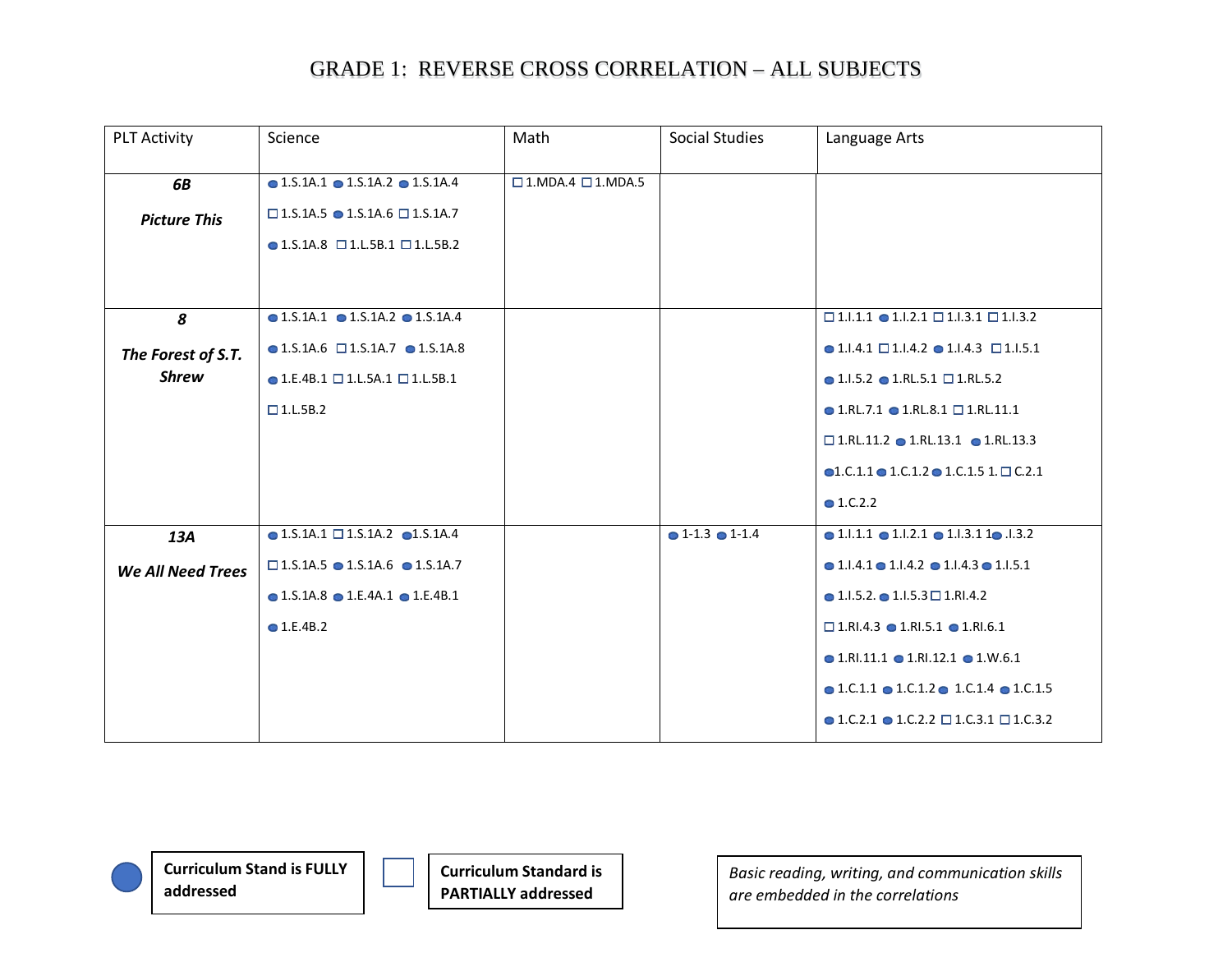| <b>PLT Activity</b>  | Science                                                  | Math                                    | <b>Social Studies</b>           | Language Arts                                                                  |
|----------------------|----------------------------------------------------------|-----------------------------------------|---------------------------------|--------------------------------------------------------------------------------|
|                      | $\bullet$ 1.S.1A.1 $\bullet$ 1.S.1A.2 $\bullet$ 1.S.1A.4 | $\square$ 1. MDA. 4 $\square$ 1. MDA. 5 | $\bullet$ 1-1.3 $\bullet$ 1-1.4 | $\bullet$ 1.1.1.1 $\bullet$ 1.1.3.1 $\bullet$ 1.1.3.2 $\bullet$ 1.1.4.1        |
| 16A                  |                                                          |                                         |                                 |                                                                                |
| Pass the Plants,     | $\square$ 1.S.1A.5 $\bullet$ 1.S.1A.6 $\square$ 1.S.1A.7 |                                         | $\Box$ 1-4.2                    | $\bullet$ 1.1.5.1 $\bullet$ 1.1.5.2 $\Box$ 1.W.6.1 $\bullet$ 1.C.1.1           |
| <b>Please</b>        | $\bullet$ 1.S.1A.8 $\bullet$ 1.E.4B.1 $\Box$ 1.L.5A.1    |                                         |                                 | $\bullet$ 1.C.1.2 $\bullet$ 1.C.1.4 $\square$ 1.C.1.5 $\square$ 1.C.2.2        |
|                      |                                                          |                                         |                                 | $\Box$ 13.2                                                                    |
|                      |                                                          |                                         |                                 |                                                                                |
| 18                   | $\bullet$ 1.5.1A.1 $\bullet$ 1.5.1A.8                    |                                         | $\Box$ 1-1.3                    | $\bullet$ 1.1.2.1 $\Box$ 1.1.4.1 $\bullet$ 1.RL.5.1 $\bullet$ 1.RL.5.2         |
| Tale of the Sun      |                                                          |                                         |                                 | $\bullet$ 1.RL.6.1 $\square$ 1.RL.7.1 $\square$ 1.RL.7.2 $\bullet$ 1.RL.8.1    |
|                      |                                                          |                                         |                                 | $\bullet$ 1.RL.11.1 $\Box$ 1.RL.11.2 $\Box$ 1.RL.12.1                          |
|                      |                                                          |                                         |                                 | $\bullet$ 1.RL.13.1 $\bullet$ 1.C.1 $\bullet$ 1.C.1.2 $\bullet$ 1.C.1.4        |
|                      |                                                          |                                         |                                 | $\bullet$ 1.C.1.5 $\Box$ 1.C.3.1                                               |
| 20                   | $\bullet$ 1.5.1A.1 $\Box$ 1.5.1A.2 $\bullet$ 1.5.1A.4    | $\Box$ 1MDA.4 $\Box$ 1.MDA.5            | $\bullet$ 1-1.2 $\bullet$ 1-1.3 | $\bullet$ 1.1.1.1 $\bullet$ 1.1.2.1 $\bullet$ 1.1.3.1 $\bullet$ 1.1.3.2        |
| <b>Environmental</b> | $\square$ 1.5.1A.5 $\bullet$ 1.S.1A.6 $\bullet$ 1.S.1A.8 |                                         | $• 1 - 1.4$                     | $\bullet$ 1.1.4.1 $\bullet$ 1.1.4.2 $\bullet$ 1.1.4.3 $\bullet$ 1.1.5.1        |
| <b>Exchange Box</b>  | $\bullet$ 1.E.4B.1 $\Box$ 1.E.4B.2 $\bullet$ 1.L.5B.2    |                                         |                                 | $\bullet$ 1.1.5.2 $\square$ 1.RI.4.2 $\bullet$ 1.RL.5.1 $\square$ 1.RI.6.1     |
|                      |                                                          |                                         |                                 | $\square$ 1.RI.7.1 $\square$ 1.RI.12.1 $\square$ 1.RI.12.2 $\square$ 1.RI.12.3 |
|                      |                                                          |                                         |                                 | $\bullet$ 1.W.2.1 $\Box$ 1.W.2.2 $\bullet$ 1.W.6.1 $\bullet$ 1.C.1.1           |
|                      |                                                          |                                         |                                 | $\bullet$ 1.C.1.2 $\bullet$ 1.C.1.4 $\bullet$ 1.C.1.5 $\Box$ 1.C.3.1           |

**Curriculum Stand is FULLY addressed**

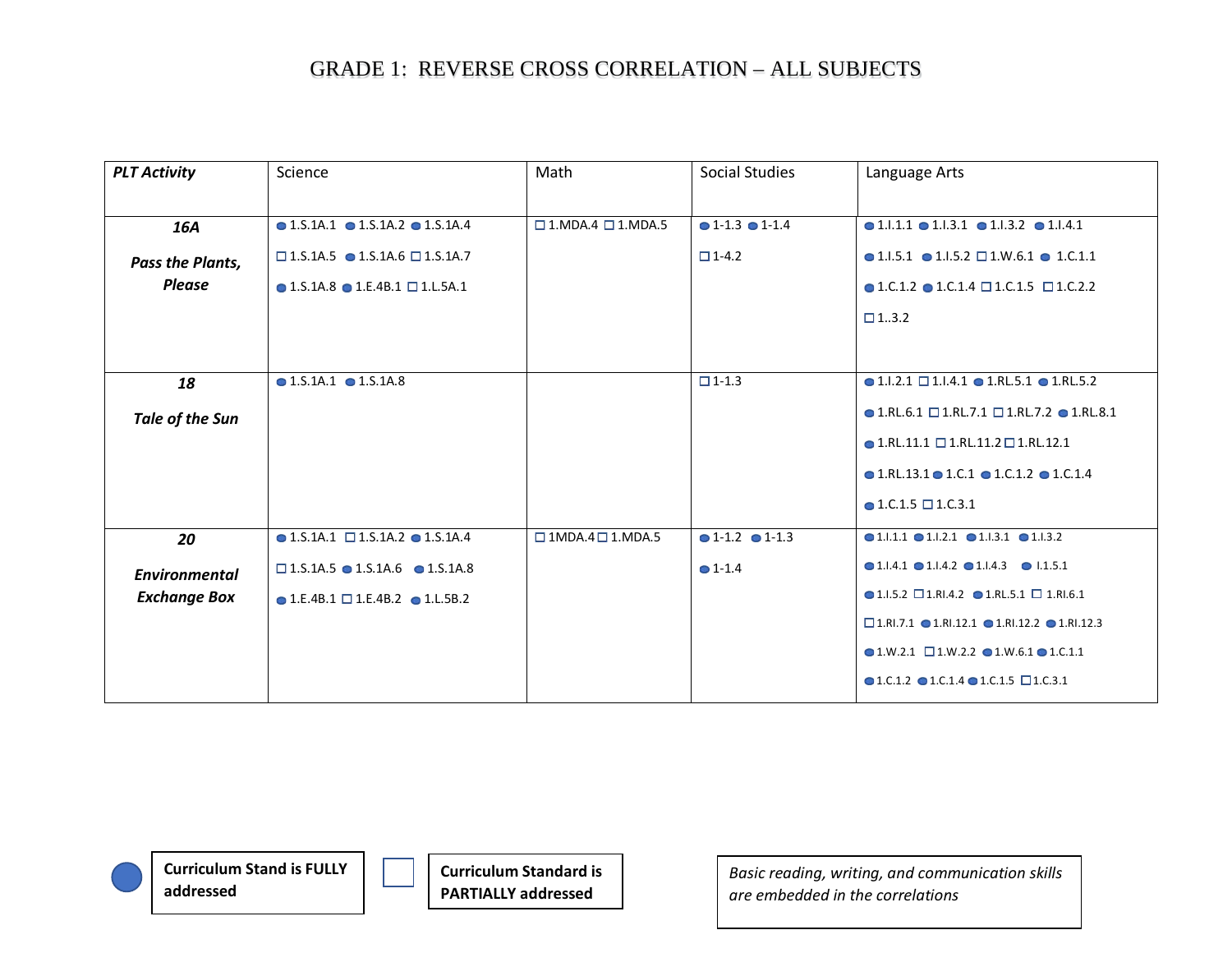| <b>PLT Activity</b>       | Science                                                  | Math                                 | <b>Social Studies</b>           | Language Arts                                                           |
|---------------------------|----------------------------------------------------------|--------------------------------------|---------------------------------|-------------------------------------------------------------------------|
|                           |                                                          |                                      |                                 |                                                                         |
| 21A                       | $\bullet$ 1.S.1A.1 $\bullet$ 1.S.1A.2 $\bullet$ 1.S.1A.4 | $\square$ 1.MDA.2                    | $\square$ 1-1.1 $\square$ 1-1.3 | $\bullet$ 1.1.1.1 $\Box$ 1.1.3.1 $\Box$ 1.1.3.2 $\bullet$ 1.1.5.1       |
| Adopt-A-Tree              | $\bullet$ 1.S.1A.5 $\bullet$ 1.S.1A.6 $\bullet$ 1.S.1A.8 |                                      |                                 | $\bullet$ 1.1.5.2 $\bullet$ 1.W.4.5 $\bullet$ 1.W.6.1 $\bullet$ 1.W.6.2 |
|                           | $\square$ 1.E.4B.1 $\bullet$ 1.L.5A.1 $\square$ 1.L.5B.3 |                                      |                                 | $\bullet$ 1.W.6.3 $\bullet$ 1.W.6.4 $\bullet$ 1.C.1.1 $\bullet$ 1.C.1.2 |
|                           |                                                          |                                      |                                 | $\bullet$ 1.C.1.4 $\bullet$ 1.C.1.5                                     |
|                           |                                                          |                                      |                                 |                                                                         |
| 22A                       | $\bullet$ 1.S.1A.1 $\Box$ 1.S.1A.2 $\bullet$ 1.S.1A.4    |                                      | $\Box$ 1-1.3                    |                                                                         |
| <b>Trees as Habitats</b>  | $\bullet$ 1.S.1A.6 $\bullet$ 1.S.1A.8 $\Box$ 1.E.4B.1    |                                      |                                 |                                                                         |
|                           | $\Box$ 1.L.5A.1 $\Box$ 1.L.5B.2 $\Box$ 1.L.5B.3          |                                      |                                 |                                                                         |
|                           |                                                          |                                      |                                 |                                                                         |
|                           |                                                          |                                      |                                 |                                                                         |
| 24                        | $\bullet$ 1.S.1A.1 $\bullet$ 1.S.1A.2 $\bullet$ 1.S.1A.3 |                                      |                                 | $\bullet$ 1.1.1.1 $\bullet$ 1.1.3.1 $\bullet$ 1.1.3.2 $\bullet$ 1.1.4.1 |
| <b>Nature's Recyclers</b> | $\bullet$ 1.S.1A.4 $\bullet$ 1.S.1A.5 $\bullet$ 1.S.1A.6 |                                      |                                 | $\bullet$ 1.1.4.2 $\bullet$ 1.1.4.3 $\bullet$ 1.1.5.1 $\bullet$ 1.1.5.2 |
|                           | $\bullet$ 1.S.1A.7 $\bullet$ 1.S.1A.8 $\Box$ 1.E.4B.1    |                                      |                                 | $\bullet$ 1.1.5.3 $\bullet$ 1.C.1.1 $\bullet$ 1.C.1.2 $\bullet$ 1.C.1.4 |
|                           |                                                          |                                      |                                 | $\bullet$ 1.C.1.5                                                       |
|                           |                                                          |                                      |                                 |                                                                         |
| 25                        | $\bullet$ 1.S.1A.1 $\bullet$ 1.S.1A.2 $\bullet$ 1.S.1A.4 | $\square$ 1.NSBT.1 $\square$ 1.MDA.4 |                                 |                                                                         |
| <b>Birds &amp; Worms</b>  | $\bullet$ 1.S.1A.5 $\bullet$ 1.S.1A.6 $\bullet$ 1.S.1A.7 | $\bigcirc$ 1.MDA.5                   |                                 |                                                                         |
|                           | $\bullet$ 1.S.1A.8                                       |                                      |                                 |                                                                         |
|                           |                                                          |                                      |                                 |                                                                         |
|                           |                                                          |                                      |                                 |                                                                         |

**Curriculum Stand is FULLY addressed**



**Curriculum Standard is PARTIALLY addressed**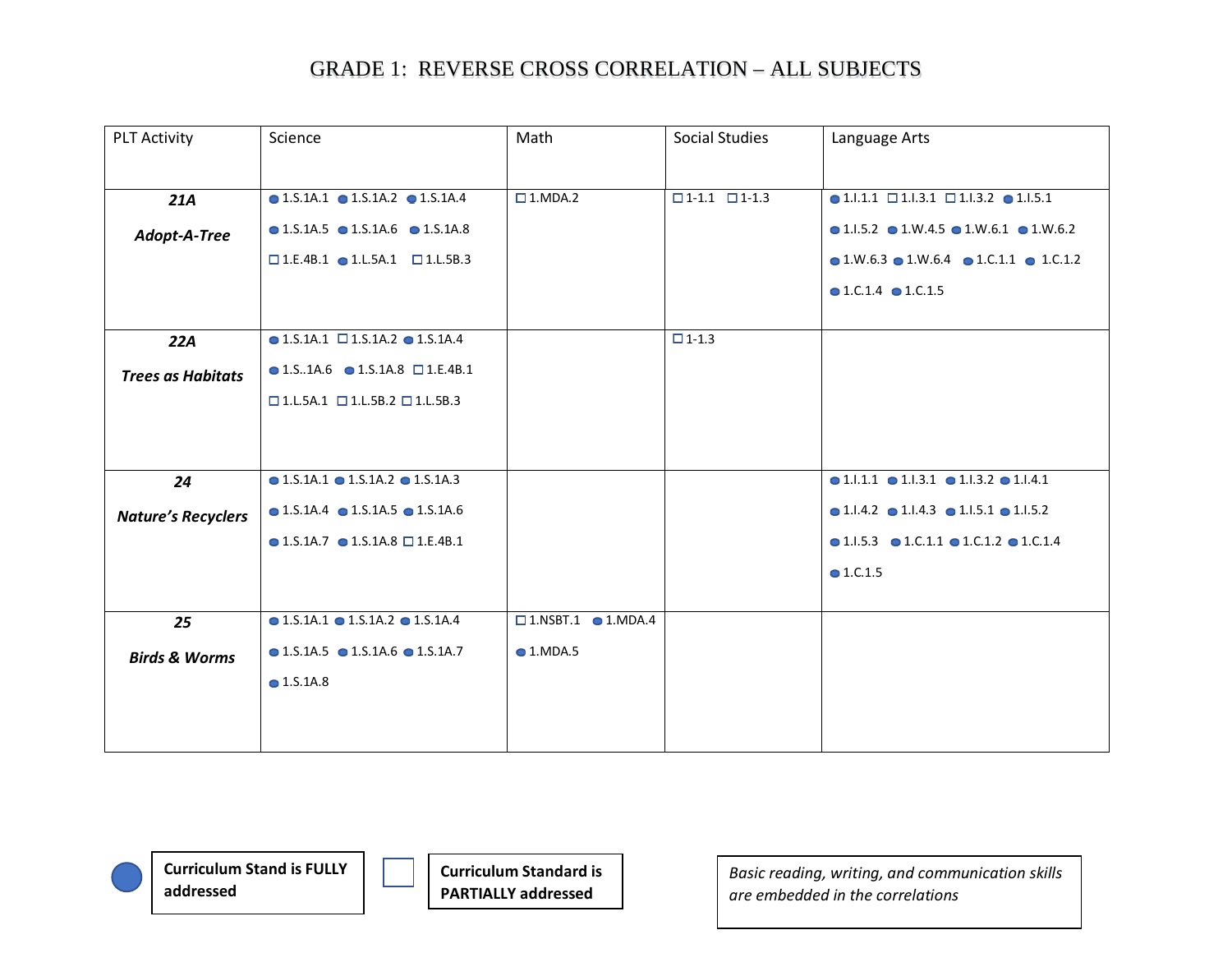| <b>PLT Activity</b>          | Science                                                  | Math                                | <b>Social Studies</b>           | Language Arts |
|------------------------------|----------------------------------------------------------|-------------------------------------|---------------------------------|---------------|
| 27                           | $\bullet$ 1.S.1A.1 $\bullet$ 1.S.1A.2 $\bullet$ 1.S.1A.3 | $\bullet$ 1.MDA.4 $\bullet$ 1.MDA.5 |                                 |               |
| <b>Every Tree for Itself</b> | $\bullet$ 1.S.1A.4 $\bullet$ 1.S.1A.5 $\bullet$ 1.S.1A.6 |                                     |                                 |               |
|                              | $\bullet$ 1.S.1A.7 $\bullet$ 1.S.1A.8 $\Box$ 1.L.5A.1    |                                     |                                 |               |
|                              | • 1.L.5B.1 1.L.5B.2                                      |                                     |                                 |               |
|                              |                                                          |                                     |                                 |               |
| 30                           | $\bullet$ 1.S.1A.1 $\bullet$ 1.S.1A.2 $\bullet$ 1.S.1A.4 |                                     | $\bullet$ 1-1.1 $\bullet$ 1-1.3 |               |
| <b>Three Cheers for</b>      | $\square$ 1.5.1A.6 $\bullet$ 1.5.1A.7 $\bullet$ 1.5.1A.8 |                                     | $^{\circ}1-1.4$                 |               |
| <b>Trees</b>                 | $\square$ 1.L.5B.2                                       |                                     |                                 |               |
| 31                           | $\bullet$ 1.S.1A.1 $\Box$ 1.S.1A.2 $\Box$ 1.S.1A.3       |                                     | $01-1.1$ $01-1.3$               |               |
| <b>Plant a Tree</b>          | $\bullet$ 1.S.1A.4 $\bullet$ 1.S.1A.6 $\bullet$ 1.S.1A.7 |                                     | $O 1 - 1 - 4$                   |               |
|                              | $\square$ 1.5.1A.8 $\square$ 1.5.1B.1 $\bullet$ 1.E.4B.1 |                                     |                                 |               |
|                              | $\square$ 1.L.5A.1 $\square$ 1.L.5A.2 $\bullet$ 1.L.5B.1 |                                     |                                 |               |
|                              | $\Box$ 1.L.5B.3                                          |                                     |                                 |               |
| 32A                          | $\bullet$ 1.S.1A.1 $\Box$ 1.S.1A.2 $\bullet$ 1.S.1A.4    | $\bullet$ 1.MDA.4 $\bullet$ 1.MDA.5 | $\bullet$ 1-1.3 $\bullet$ 1-1.4 |               |
| <b>Forest of Many</b>        | $\square$ 1.S.1A.6 $\bullet$ 1.S.1A.7 $\bullet$ 1.S.1A.8 |                                     |                                 |               |
| <b>Uses</b>                  | $\bullet$ 1.E.4B.1                                       |                                     |                                 |               |
|                              |                                                          |                                     |                                 |               |

| <b>PLT Activity</b>                           | <b>Science</b> | Math                                                        | <b>Social Studies</b> | Language Arts                                                                        |  |
|-----------------------------------------------|----------------|-------------------------------------------------------------|-----------------------|--------------------------------------------------------------------------------------|--|
| <b>Curriculum Stand is FULLY</b><br>addressed |                | <b>Curriculum Standard is</b><br><b>PARTIALLY addressed</b> |                       | Basic reading, writing, and communication skills<br>are embedded in the correlations |  |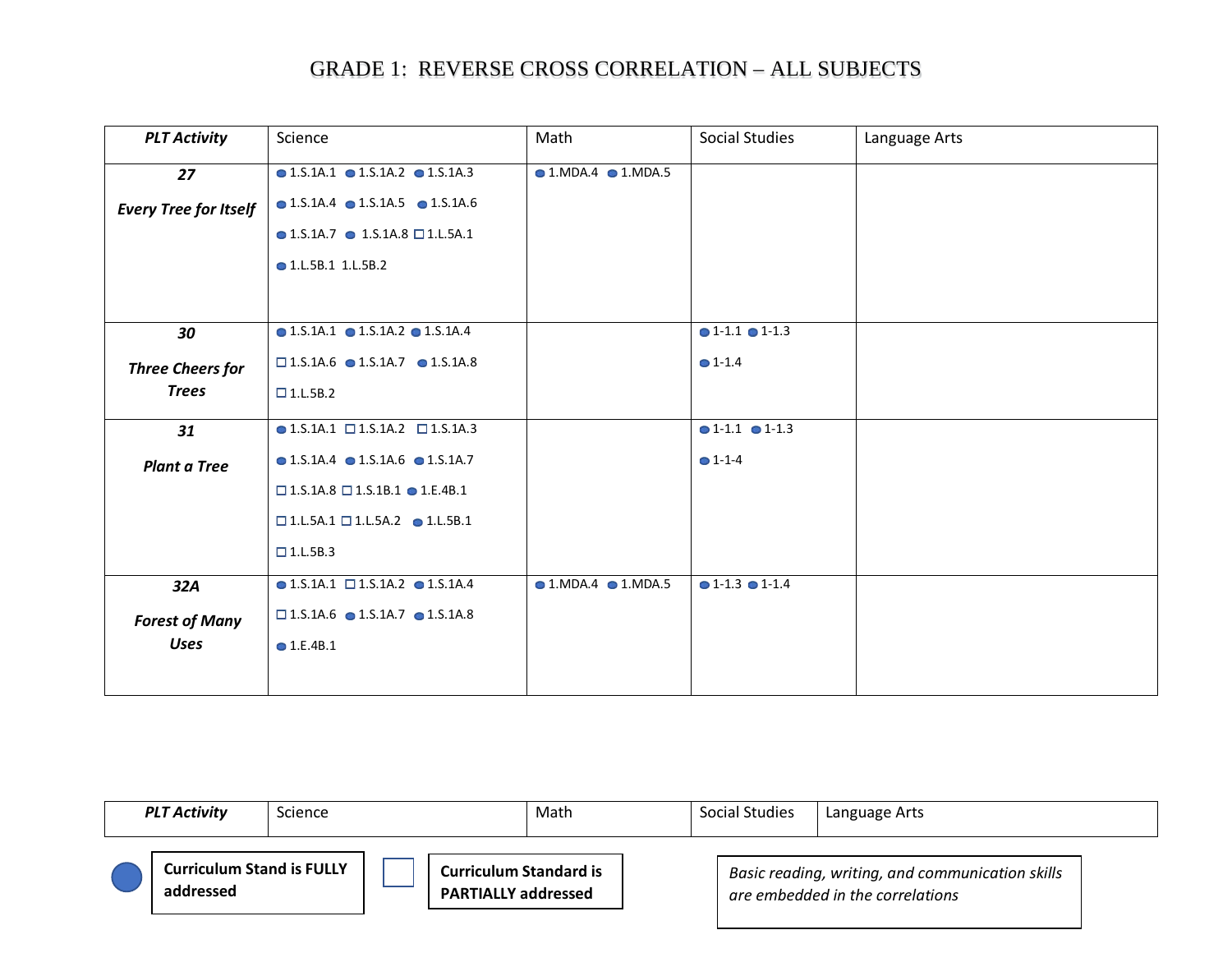| 36B                      | $\Box$ 1.5.1A.7 $\bullet$ 1.5.1A.8 $\Box$ 1.E.4B.2       |           |                                 |                                                                                                          |
|--------------------------|----------------------------------------------------------|-----------|---------------------------------|----------------------------------------------------------------------------------------------------------|
| <b>Pollution Search</b>  |                                                          |           |                                 |                                                                                                          |
|                          |                                                          |           |                                 |                                                                                                          |
| 39A                      | $\bullet$ 1.S.1A.1 $\square$ 1.S.1A.2 $\bullet$ 1.S.1A.4 |           | $\square$ 1-1.3 $\square$ 1-1.4 |                                                                                                          |
| <b>Energy Sleuths</b>    | $\square$ 1.S.1A.5 $\bullet$ 1.S.1A.6 $\square$ 1.S.1A.7 |           | $\Box$ 1-4.1                    |                                                                                                          |
|                          | $\bullet$ 1.S.1A.8 $\bullet$ 1.E.4B.1 $\Box$ 1.E.4B.2    |           |                                 |                                                                                                          |
|                          |                                                          |           |                                 |                                                                                                          |
| 41V                      | $\bullet$ 1.S.1A.1 $\bullet$ 1.S.1A.2 $\bullet$ 1.S.1A.3 | $1.MDA.2$ |                                 | $\bullet$ 1.1.1.1 $\bullet$ 1.1.4.1 $\bullet$ 1.1.4.2 $\bullet$ 1.1.4.3                                  |
| <b>How Plants Grow</b>   | $\bullet$ 1.S.1A.4 $\bullet$ 1.S.1A.5 $\bullet$ 1.S.1A.6 |           |                                 | $\bullet$ 1.1.5.1 $\bullet$ 1.1.5.2 $\bullet$ 1.1.5.3                                                    |
|                          | $\bullet$ 1.S.1A.7 $\bullet$ 1.S.1A.8 $\Box$ 1.L.5A.1    |           |                                 |                                                                                                          |
|                          | $\square$ 1.L.5A.2 $\square$ 1.L.5B.1                    |           |                                 |                                                                                                          |
|                          |                                                          |           |                                 |                                                                                                          |
| 43                       | $\bullet$ 1.S.1A.1 $\bullet$ 1.S.1A.2 $\bullet$ 1.S.1A.4 |           |                                 |                                                                                                          |
| <b>Have Seeds Will</b>   | $\bullet$ 1.S.1A.6 $\Box$ 1.S.1A.7 $\bullet$ 1.S.1A.8    |           |                                 |                                                                                                          |
| <b>Travel</b>            | $\bullet$ 1.L.5A.1 $\Box$ 1.L.5A.2 $\bullet$ 1.L.5B.2    |           |                                 |                                                                                                          |
|                          |                                                          |           |                                 |                                                                                                          |
| 46                       | $\bullet$ 1.S.1A.1 $\bullet$ 1.S.1A.4 $\bullet$ 1.S.1A.5 |           |                                 | $\bullet$ 1.1.1.1 $\bullet$ 1.1.3.1 $\Box$ 1.1.3.2 $\bullet$ 1.1.4.1 $\bullet$ 1.1.4.2 $\bullet$ 1.1.4.3 |
| <b>Schoolyard Safari</b> | $\bullet$ 1.S.1A.6 $\bullet$ 1.S.1A.7 $\bullet$ 1.S.1A.8 |           |                                 | $\bullet$ 1.1.5.1 $\bullet$ 1.1.5.2 $\bullet$ 1.1.5.3 $\Box$ 1.W.1.2 $\Box$ 1.W.6.1                      |
|                          |                                                          |           |                                 | $\bullet$ 1.C.1.1 $\bullet$ 1.C.1.2 $\bullet$ 1.C.1.4 $\bullet$ 1.C.1.5                                  |
|                          |                                                          |           |                                 |                                                                                                          |
|                          |                                                          |           |                                 |                                                                                                          |

**Curriculum Stand is FULLY addressed**



**Curriculum Standard is PARTIALLY addressed**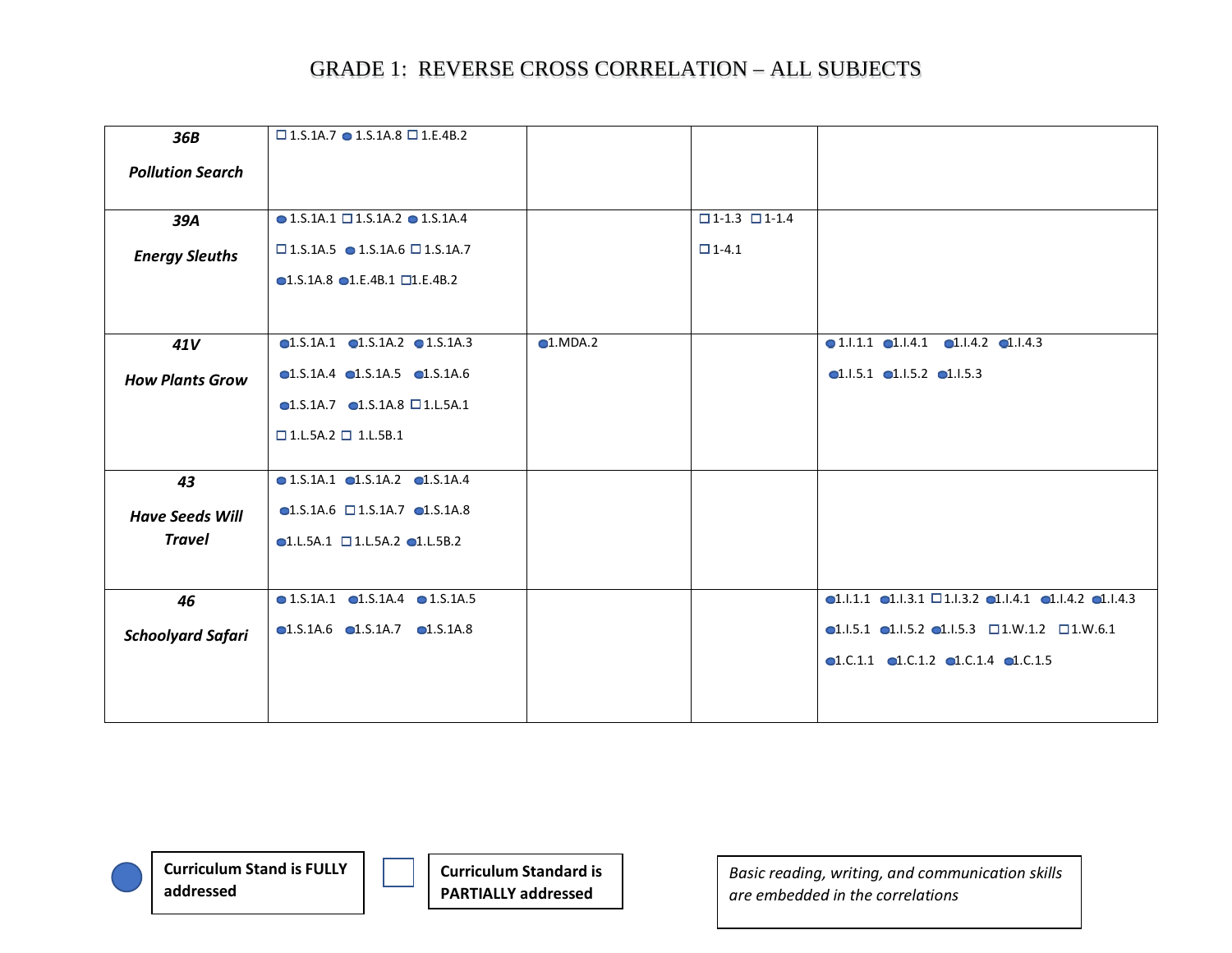| <b>PLT Activity</b>    | Science                                                       | Math                                  | Social Studies               | Language Arts   |
|------------------------|---------------------------------------------------------------|---------------------------------------|------------------------------|-----------------|
| 47V                    | $\bullet$ 1.S.1A.1 $\bullet$ 1.S.1A.2 $\bullet$ 1.S.1A.4      | $\square$ 1. MDA.4 $\square$ 1. MDA.5 |                              |                 |
| <b>Are Vacant Lots</b> | $\bullet$ 1.S.1A.5 $\bullet$ 1.S.1A.6 $\bullet$ 1.S.1A.7      |                                       |                              |                 |
| Vacant?                | $\blacksquare$ 1.S.1A.8 $\square$ 1.L.5A.2 $\square$ 1.L.5B.2 |                                       |                              |                 |
|                        |                                                               |                                       |                              |                 |
| 48V                    | $\bullet$ 1.S.1A.1 $\bullet$ 1.S.1A.2 $\bullet$ 1.S.1A4       | $\square$ 1. MDA.4 $\square$ 1. MDA.5 |                              |                 |
|                        |                                                               |                                       |                              |                 |
| Field, Forest, and     | $\square$ 1.S.1A.5 $\bullet$ 1.S.1A.6 $\square$ 1.S.1A.7      |                                       |                              |                 |
| <b>Stream</b>          | $\bullet$ 1.S.1A.8 $\Box$ 1.E.3A.4 $\Box$ 1.E.4A.1            |                                       |                              |                 |
|                        | $\square$ 1.L.5B.1                                            |                                       |                              |                 |
|                        |                                                               |                                       |                              |                 |
| 51                     | $\bullet$ 1.S.1A.1 $\bullet$ 1.S.1A.2 $\bullet$ 1.S.1A.4      |                                       | $\bullet$ 1-1.3 $\Box$ 1-1.4 | $\bullet$ 1.I.1 |
|                        |                                                               |                                       |                              |                 |
| <b>Make Your Own</b>   | $\bullet$ 1.S.1A.8 $\Box$ 1.S.1B.1 $\bullet$ 1.E.4B.1         |                                       |                              |                 |
| Paper                  | $\bullet$ 1.E.4B.2                                            |                                       |                              |                 |
|                        |                                                               |                                       |                              |                 |
| <b>53V</b>             | $\bullet$ 1.S.1A.1 $\bullet$ 1.S.1A.2 $\bullet$ 1.S.1A.4      | $\square$ 1. MDA.4 $\square$ 1. MDA.5 | $\Box$ 1-4.1                 |                 |
| <b>On the Move</b>     | $\bullet$ 1.S.1A.7 $\bullet$ 1.S.1A.8 $\bullet$ 1.S.1B.1      |                                       |                              |                 |
|                        |                                                               |                                       |                              |                 |
|                        |                                                               |                                       |                              |                 |
|                        |                                                               |                                       |                              |                 |
|                        |                                                               |                                       |                              |                 |

**Curriculum Stand is FULLY addressed**

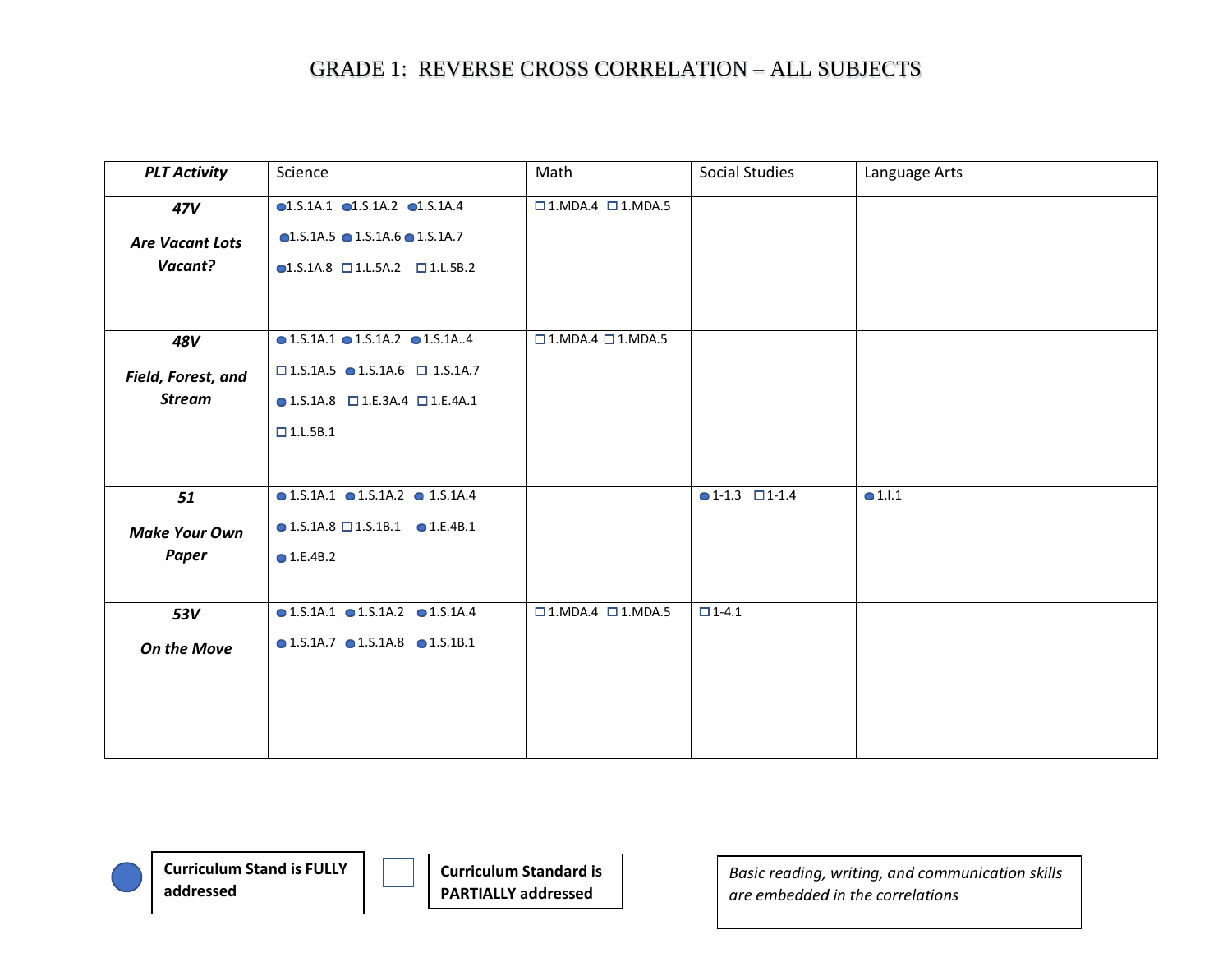| Science                                                  | Math | Social Studies                  | Language Arts                                                            |
|----------------------------------------------------------|------|---------------------------------|--------------------------------------------------------------------------|
| $\square$ 1.S.1A.8 $\square$ 1.E.4B.1                    |      | $\square$ 1-1.1 $\square$ 1-1.3 | $\bullet$ 1.C.1.1 $\bullet$ 1.C.1.2 $\bullet$ 1.C.1.4 $\bullet$ 1.C.1.5  |
|                                                          |      |                                 | $\bullet$ 1.C.3.2 $\Box$ 1.C.5.1 $\Box$ 1.C.5.2                          |
|                                                          |      |                                 |                                                                          |
|                                                          |      |                                 |                                                                          |
|                                                          |      |                                 | $\bullet$ 1.C.1.1 $\bullet$ 1.C.1.2 $\bullet$ 1.C.1.4 $\bullet$ 1.C.1.5  |
|                                                          |      | $\bullet$ 1-4.2                 |                                                                          |
|                                                          |      |                                 |                                                                          |
| $\bullet$ 1.S.1A.1 $\bullet$ 1.S.1A.2 $\bullet$ 1.S.1A.4 |      |                                 | $\bullet$ 1.1.1.1 $\bullet$ 1.1.3.1 $\bullet$ 1.1.3.2 $\bullet$ 1.1.4.1  |
| $\bullet$ 1.S.1A.5 $\bullet$ 1.S.1A.6 $\Box$ 1.S.1A.7    |      |                                 | $\bullet$ 1.1.4.2 $\bullet$ 1.1.4.3 $\bullet$ 1.1.5.1 $\bullet$ 1.1.5.2  |
| $\bullet$ 1.5.1A.8 $\bullet$ 1.L.5A.1 $\Box$ 1.L.5B.1    |      |                                 | $\bullet$ 1.1.5.3 $\bullet$ 1.C.1.1 $\bullet$ 1.C.1.2 $\bullet$ 1.C.1.4  |
|                                                          |      |                                 | •1.1.1.5                                                                 |
|                                                          |      |                                 |                                                                          |
| $\bullet$ 1.S.1A.1 $\bullet$ 1.S.1A.2 $\bullet$ 1.S.1A.4 |      |                                 | $\square$ 1.1.1.1 $\bullet$ 1.1.3.1 $\square$ 1.1.3.2 $\square$ 1.1.4.1  |
| $\bullet$ 1.S.1A.6 $\Box$ 1.S.1A.7<br>$\bullet$ 1.S.1A.8 |      |                                 | $\square$ 1.1.5.1 $\square$ 1.1.5.2 $\bullet$ 1.RI.8.1 $\bullet$ 1RI.9.1 |
| $\bullet$ 1.L.5A.1 $\Box$ 1.L.5B.2                       |      |                                 | $\bullet$ 1.RI.9.4 $\bullet$ 1.C.1.1 $\bullet$ 1.C.1.2 $\bullet$ 1.C.1.4 |
|                                                          |      |                                 |                                                                          |
|                                                          |      |                                 |                                                                          |
|                                                          |      |                                 | $\bullet$ 1-1.1 $\bullet$ 1-4.1                                          |

**Curriculum Stand is FULLY addressed**



**Curriculum Standard is PARTIALLY addressed**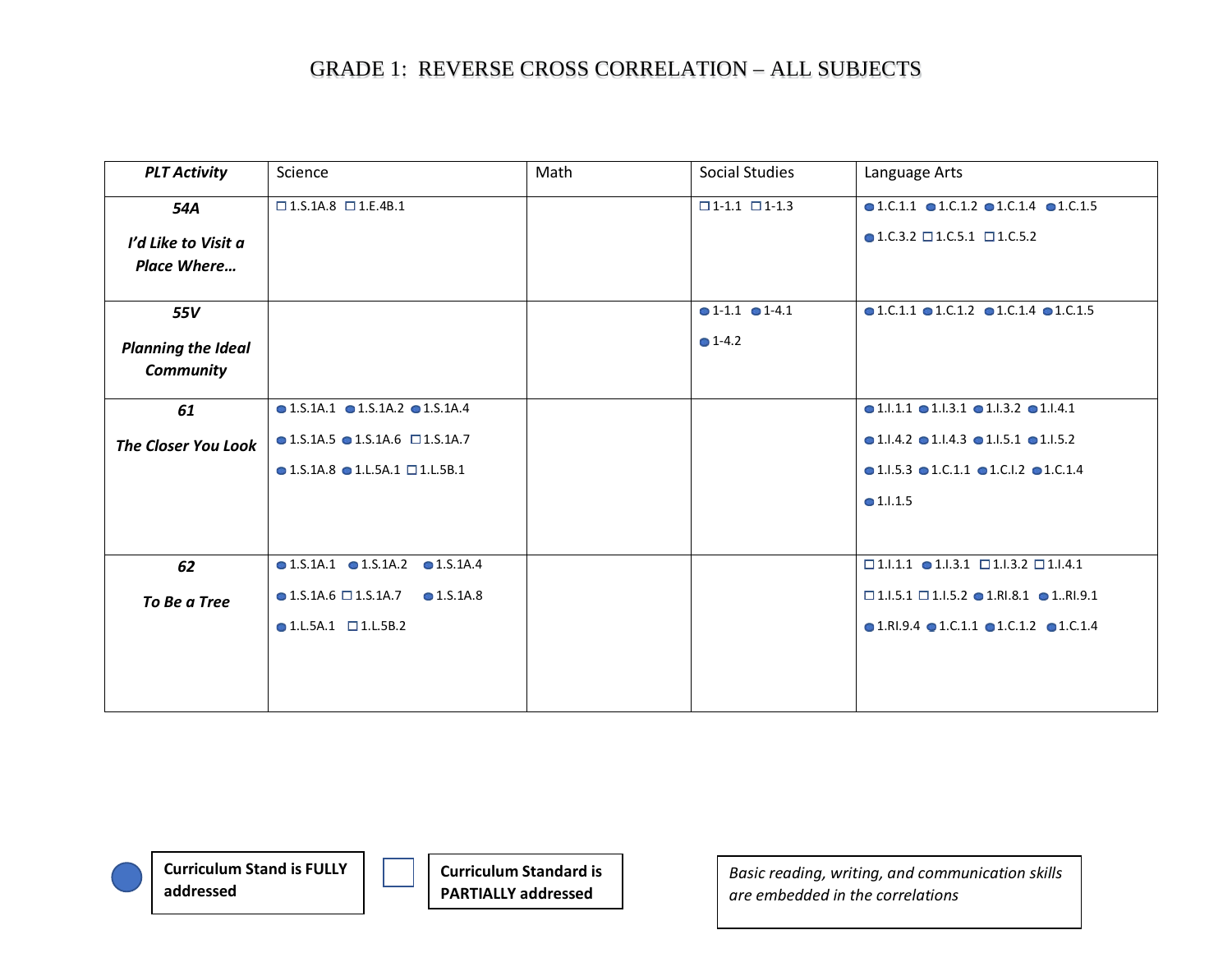| <b>PLT Activity</b>      | Science                                                     | Math                                | Social Studies               | Language Arts |
|--------------------------|-------------------------------------------------------------|-------------------------------------|------------------------------|---------------|
| 63V                      | Q1.S.1A.1<br>$\bullet$ 1.S.1A.2<br>$\bigcirc$ 1.S.1A.4      |                                     |                              |               |
|                          |                                                             |                                     |                              |               |
| <b>Tree Factory</b>      | $\Box$ 1.S.1A.5<br>$\bullet$ 1.S.1A.6<br>$\square$ 1.S.1A.7 |                                     |                              |               |
|                          | $\bullet$ 1.S.1A.8 $\bullet$ 1.L.5A.1<br>$\square$ 1.L.5A.2 |                                     |                              |               |
|                          | $\square$ 1.L.5B.1<br>$\square$ 1.L.5B.2                    |                                     |                              |               |
|                          |                                                             |                                     |                              |               |
|                          | $\bullet$ 1.5.1A.1 $\bullet$ 1.5.1A.2 $\bullet$ 1.5.1A.4    |                                     |                              |               |
| 64                       |                                                             |                                     |                              |               |
| <b>Looking at Leaves</b> | $\square$ 1.S.1A.5 $\bullet$ 1.S.1A.6 $\bullet$ 1.S.1A.7    |                                     |                              |               |
|                          | $\bullet$ 1.S.1A.8 $\Box$ 1.L.5A.1 $\Box$ 1.L.5B.2          |                                     |                              |               |
|                          | $\square$ 1.L.5B.3                                          |                                     |                              |               |
|                          |                                                             |                                     |                              |               |
| 65                       | $\bullet$ 1.S.1A.1 $\bullet$ 1.S.1A.2 $\bullet$ 1.S.1A.4    | $\square$ 1.MDA.1 $\square$ 1.MDA.2 |                              |               |
| <b>Bursting Buds</b>     | $\bullet$ 1.S.1A.5 $\bullet$ 1.S.1A.6 $\Box$ 1.S.1A.7       | $\square$ 1.MDA.4 $\square$ 1.MDA.5 |                              |               |
|                          | $\square$ 1.S.1A.8 $\square$ 1.L.5A.1 $\square$ 1.L.5A.2    |                                     |                              |               |
|                          | $\square$ 1.L.5B.2 $\square$ 1.L.5B.3                       |                                     |                              |               |
|                          |                                                             |                                     |                              |               |
|                          |                                                             |                                     |                              |               |
|                          |                                                             |                                     |                              |               |
| 67V                      | $\bullet$ 1.S.1A.1 $\bullet$ 1.S.1A.2 $\bullet$ 1.S.1A.4    | $\bullet$ 1.MDA.1 $\bullet$ 1.MDA.2 | $\Box$ 1-1.2<br>$\Box$ 1-1.3 |               |
| <b>How Big is Your</b>   | $\bullet$ 1.S.1A.5 $\bullet$ 1.S.1A.6 $\Box$ 1.S.1A.7       |                                     |                              |               |
| Tree?                    | $\bullet$ 1.1A.8 $\bullet$ 1.L.5A.1 $\Box$ 1.L.5A.2         |                                     |                              |               |
|                          | $\square$ 1.L.5B.2 $\square$ 1.L.5B.3                       |                                     |                              |               |
|                          |                                                             |                                     |                              |               |
|                          |                                                             |                                     |                              |               |
|                          |                                                             |                                     |                              |               |

**Curriculum Stand is FULLY addressed**



**Curriculum Standard is PARTIALLY addressed**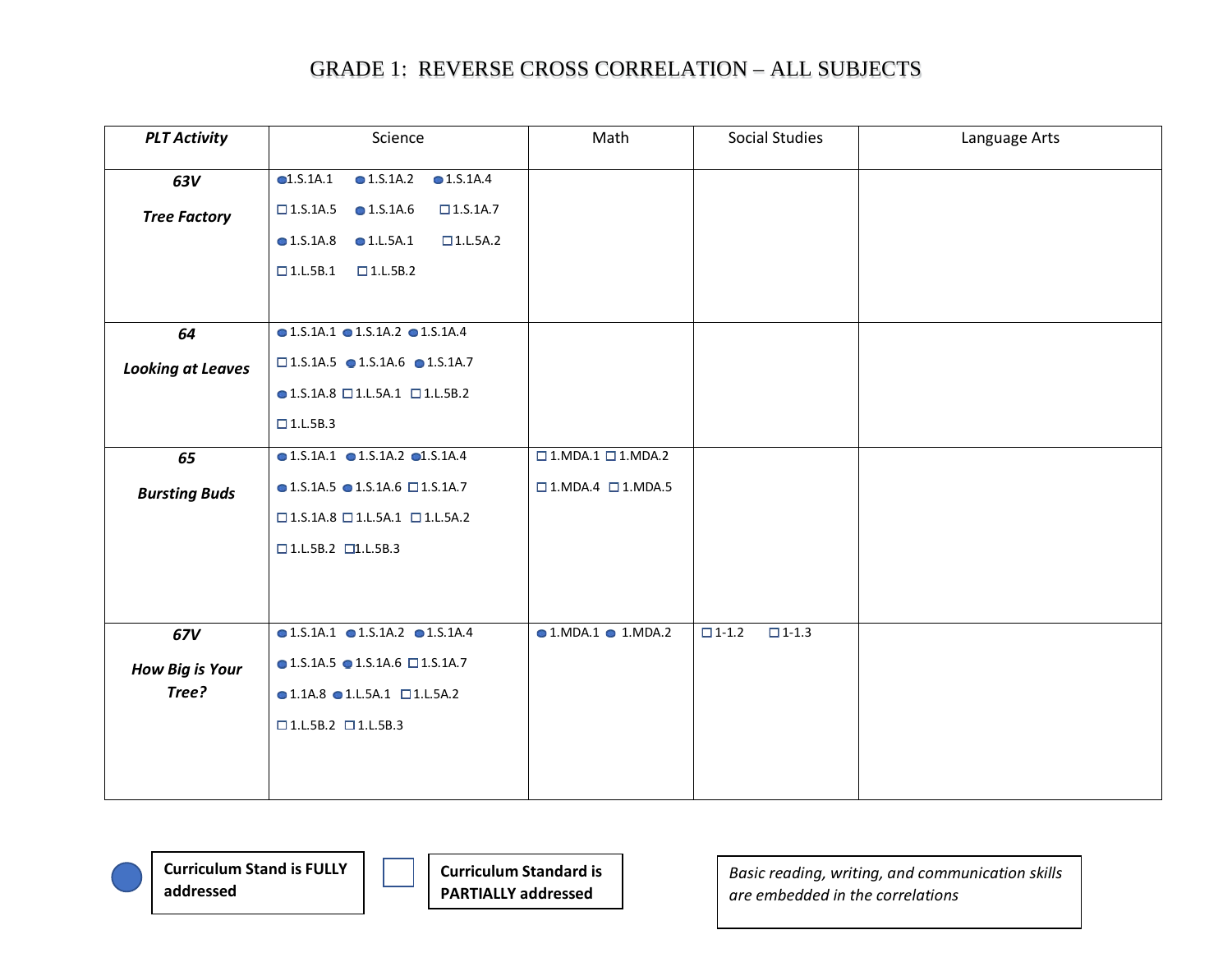| <b>PLT Activity</b>     | Science                                                  | Math                             | <b>Social Studies</b>           | Language Arts                                                              |
|-------------------------|----------------------------------------------------------|----------------------------------|---------------------------------|----------------------------------------------------------------------------|
| <b>70A</b>              | $\bullet$ 1.5.1A.1 $\bullet$ 1.5.1A.2 $\bullet$ 1.5.1A.3 | $\bullet$ 1.MDA.1 $\Box$ 1.MDA.2 | $\bullet$ 1-1.3<br>$\Box$ 1-1.4 |                                                                            |
| <b>Soil Stories</b>     | $\bullet$ 1.S.1A.4 $\square$ 1.S.1A.5 $\bullet$ 1.S.1A.6 | $1 \bullet$ .MDA.4               |                                 |                                                                            |
|                         | $\square$ 1.5.1A.7 $\bullet$ 1.5.1A.8 $\square$ 1.5.1B.1 |                                  |                                 |                                                                            |
|                         | $\bullet$ 1.E.4A.1 $\Box$ 1.E.4B.1                       |                                  |                                 |                                                                            |
| 74                      |                                                          |                                  | $• 1 - 1.2$<br>$\square$ 1-1.3  |                                                                            |
| People, Places, and     |                                                          |                                  | $\Box$ 1-2.2<br>$• 1 - 4.1$     |                                                                            |
| <b>Things</b>           |                                                          |                                  |                                 |                                                                            |
|                         |                                                          |                                  |                                 |                                                                            |
| <b>76V</b>              | $\bullet$ 1.S.1A.1 $\bullet$ 1.S.1A.2 $\bullet$ 1.S.1A.4 |                                  | $\square$ 1-1.3                 | $\square$ 1.1.3.1 $\square$ 1.1.3.2 $\square$ 1.1.4.1<br>• 1.1.1.1         |
| <b>Tree Cookies</b>     | $\bullet$ 1.S.1A.5 $\bullet$ 1.S.1A.6 $\bullet$ 1.S.1A.8 |                                  |                                 | $\Box$ 1.1.5.2 $\Box$ 1.1.5.3 $\bigcirc$ 1.W.3.1<br>$\Box$ 1.1.5.1         |
|                         | $\square$ 1.L.5A.1                                       |                                  |                                 | $\bullet$ 1.W.3.2 $\bullet$ 1.W.6.1 $\bullet$ 1.C.1.1 $\Box$ 1.C.1.2       |
|                         |                                                          |                                  |                                 | $\bullet$ 1.C.1.5 $\bullet$ 1.C.2.2 $\bullet$ 1.C.3.2<br>$\bullet$ 1.I.C.4 |
|                         |                                                          |                                  |                                 |                                                                            |
| 77A                     | $\bullet$ 1.S.1A.1 $\bullet$ 1.S.1A.2 $\bullet$ 1.S.1A.4 |                                  |                                 | $\bullet$ 1.1.1.1 $\bullet$ 1.1.3.1 $\bullet$ 1.1.3.2 $\bullet$ 1.1.4.1    |
| <b>Trees in Trouble</b> | $\square$ 1.S.1A.5 $\bullet$ 1.S.1A.6 $\bullet$ 1.S.1A.7 |                                  |                                 | $\square$ 1.1.4.2 $\bullet$ 1.1.4.3 $\square$ 1.1.5.1 $\bullet$ 1.1.5.2    |
|                         | $\bullet$ 1.S.1A.8 $\Box$ 1.L.5A.1 $\Box$ 1.L.5B.2       |                                  |                                 | $\bullet$ 1.RI.8.1 $\bullet$ 1.RI.11.1 $\bullet$ 1.C.1.1 $\bullet$ 1.C.1.2 |
|                         | $\Box$ I.L.5B.3                                          |                                  |                                 | $\bullet$ 1.C.1.4 $\bullet$ 1.C.1.5 $\bullet$ 1.C.2.1 $\bullet$ 1.C.2.2    |
|                         |                                                          |                                  |                                 | $\Box$ 1.C.3.1 $\Box$ 1.C.3.2                                              |

**Curriculum Stand is FULLY addressed**



**Curriculum Standard is PARTIALLY addressed**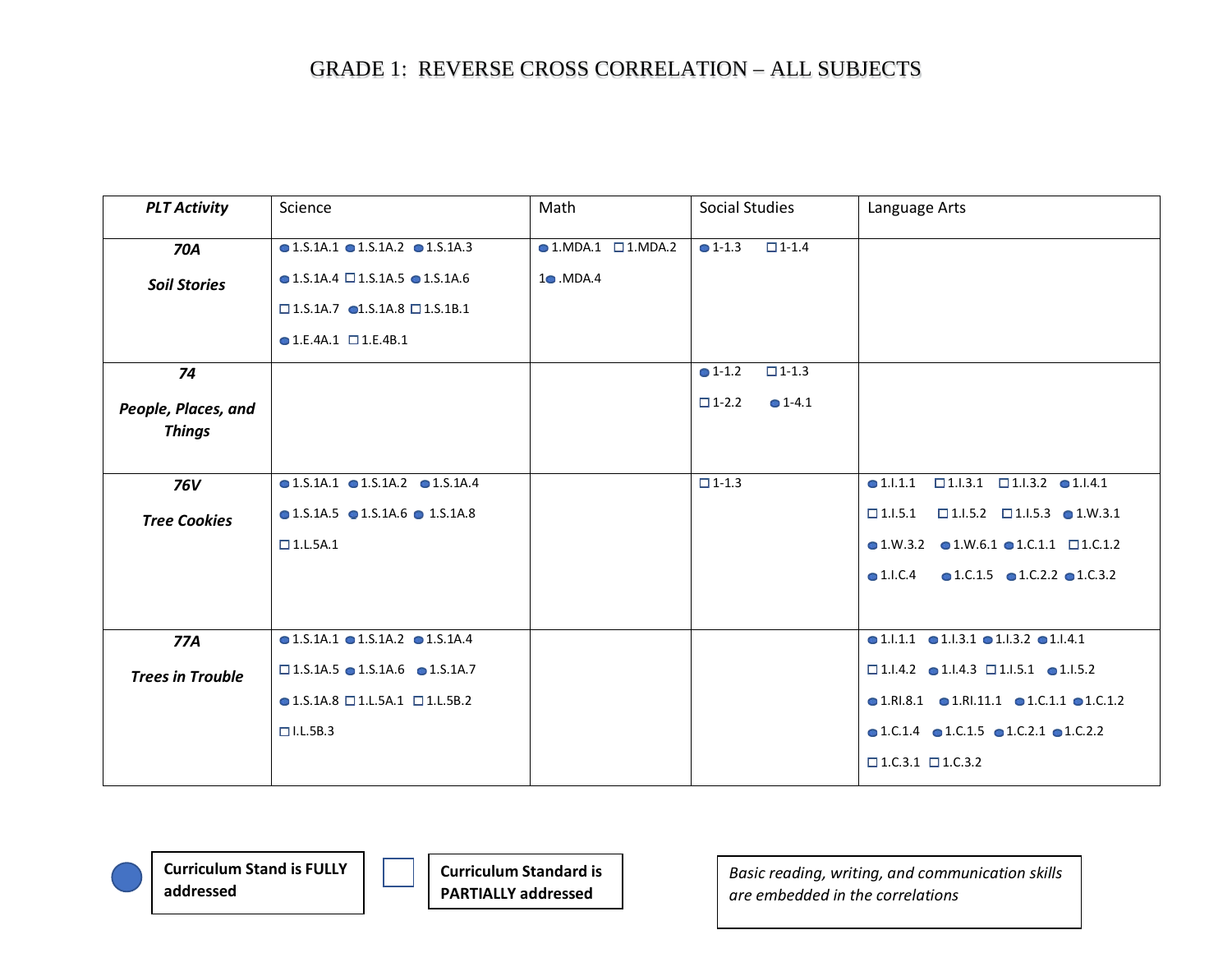| <b>PLT Activity</b>     | Science                                                      | Math | Social Studies                  | Language Arts                                                                          |
|-------------------------|--------------------------------------------------------------|------|---------------------------------|----------------------------------------------------------------------------------------|
| 78A                     | $\bullet$ 1.S.1A.1 $\bullet$ 1.S.1A.4 $\bullet$ 1.S.1A.6     |      |                                 | $\bullet$ 1.1.1.1 $\bullet$ 1.1.2.1 $\Box$ 1.1.3.1 $\Box$ 1.1.3.2                      |
| <b>Signs of Fall</b>    | $\square$ 1.S.1A.7 $\bullet$ 1.S.1A.8 $\bullet$ 1.L.5A.1     |      |                                 | $\bullet$ 1.1.4.1 $\Box$ 1.1.4.2 $\bullet$ 1.1.4.3 $\bullet$ 1.1.5.1                   |
|                         | $\square$ 1.L.5A.2 $\square$ 1.L.5B.2 $\bullet$ 1.L.5B.3     |      |                                 | $\bullet$ 1.1.5.2 $\bullet$ 1.W.1.1 $\Box$ 1.W.2.1 $\bullet$ 1.W.6.1                   |
|                         |                                                              |      |                                 | $\bullet$ 1.C.1.1 $\bullet$ 1.C.1.2 $\bullet$ 1.C.1.3 1 $\bullet$ C.1.4 $\Box$ 1.C.2.2 |
| <b>79V</b>              | $\bullet$ 1.S.1A.1 $\bullet$ 1.S.1A.2 $\bullet$ 1.S.1A.4     |      |                                 | $\bullet$ 1.1.1.1 $\bullet$ 1.1.3.1 $\Box$ 1.1.3.2 $\bullet$ 1.1.4.1                   |
| <b>Tree Life Cycle</b>  | $\bullet$ 1.S.1A.6 $\bullet$ 1.S.1A.8 $\Box$ 1.L.5A.1        |      |                                 | $\square$ 1.1.5.1 $\square$ 1.1.5.2 $\bullet$ 1.C.1.1 $\bullet$ 1.C.1.2                |
|                         | $\square$ 1.L.5A.2 $\square$ 1.L.5B.2                        |      |                                 | $\bullet$ 1.C.1.4 $\Box$ 1.C.1.5                                                       |
|                         |                                                              |      |                                 |                                                                                        |
| <b>81C</b>              | $\bullet$ 1.S.1A.1 $\bullet$ 1.S.1A.2 $\bullet$ 1.S.1A.4     |      | $\square$ 1-1.4<br>$\Box$ 1-1.3 |                                                                                        |
| <b>Living With Fire</b> | $\bullet$ 1.S.1A.6 $\Box$ 1.S.1A.7 $\bullet$ 1.S.1A.8        |      |                                 |                                                                                        |
|                         | $\square$ 1.L.5B.2 $\square$ 1.L.5B.3                        |      |                                 |                                                                                        |
| 87                      | $\bullet$ 1.S.1A.1 $\bullet$ 1.S.1A.2.<br>$\bullet$ 1.S.1A.8 |      | $\bullet$ 1-1.3 1-1.4           | $\bullet$ 1.1.2.1 $\bullet$ 1.1.3.1 $\bullet$ 1.1.3.2<br>•1.1.1.1                      |
| <b>Earth Manners</b>    | $\square$ 1.E.4B.1 $\square$ 1.E.4B.2                        |      |                                 | $\bullet$ 1.1.4.1 $\bullet$ 1.RI.5.1 $\bullet$ 1.RI.6.1 $\bullet$ 1.RI.12.1            |
|                         |                                                              |      |                                 | $\bullet$ 1.C.1.1 $\bullet$ 1.C.1.2 $\bullet$ 1.C.1.4 $\Box$ 1.C.1.5                   |
|                         |                                                              |      |                                 |                                                                                        |
|                         |                                                              |      |                                 |                                                                                        |

| <b>PLT Activity</b>                           | <b>Science</b> |                                                             | Math | Social Studies                   | Language Arts                                    |  |
|-----------------------------------------------|----------------|-------------------------------------------------------------|------|----------------------------------|--------------------------------------------------|--|
| <b>Curriculum Stand is FULLY</b><br>addressed |                | <b>Curriculum Standard is</b><br><b>PARTIALLY addressed</b> |      | are embedded in the correlations | Basic reading, writing, and communication skills |  |